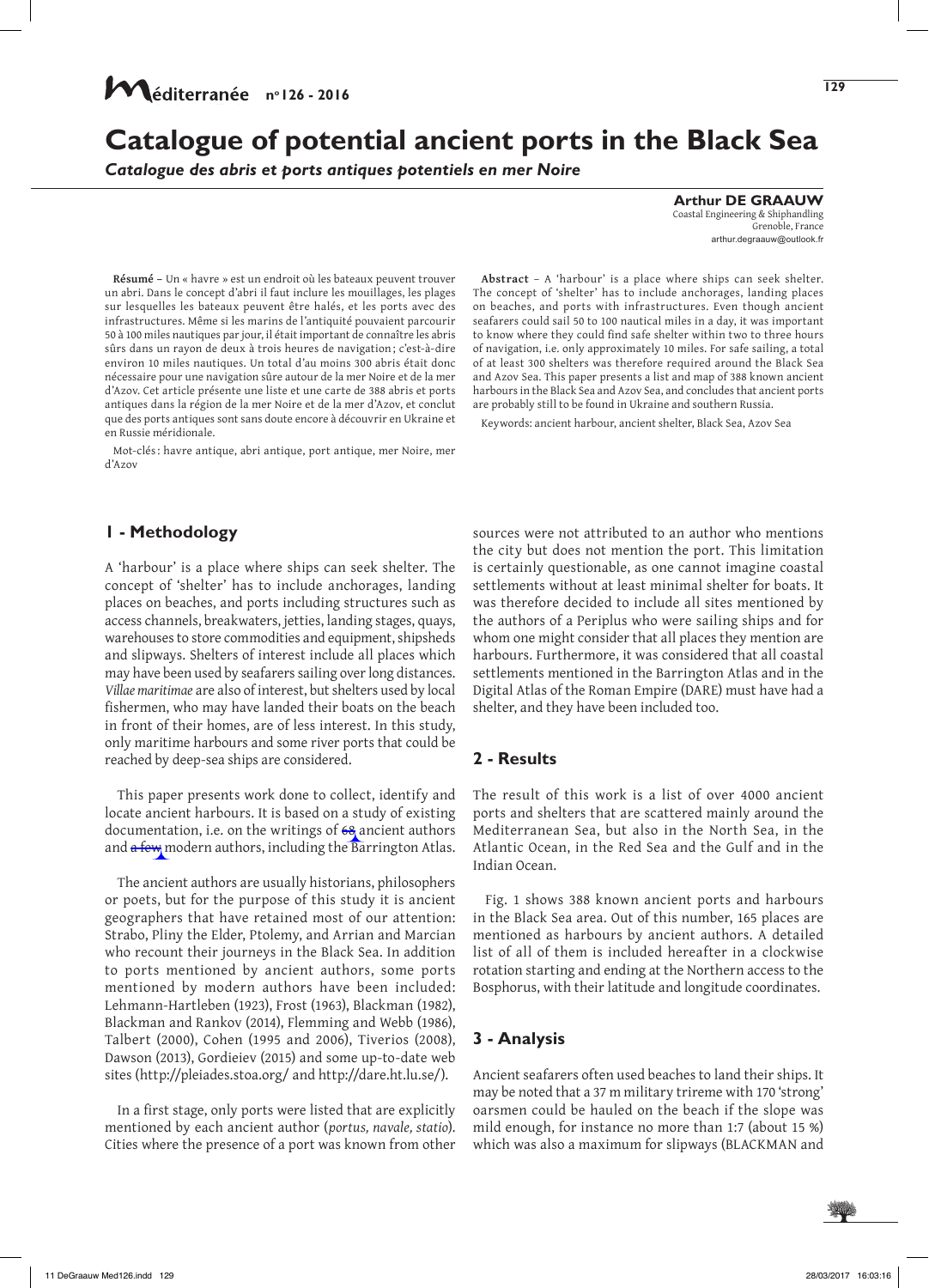



**Fig. 67 –** Ancient ports in the Black Sea area

RANKOV, 2014). This requires sand of a certain grain size (KOMAR, 1998): the very fine sands (or silts) found in large deltas yield a very flat slope which keeps ships far from land. Conversely, a shingle beach has a steep slope that is dangerous for landing ships on.

During military expeditions, 200 people had to be fed on board triremes. It was impossible for masters to fill their ships with tons of food. In the absence of ports, ship pilots had to find places with a degree of shelter where drinking water could be found, and river estuaries could provide both. The Stadiasmus is an example of a collection of such knowledge, and can be considered as the ancestor of medieval portolans and modern nautical instructions.

Commercial ships obviously preferred sheltered creeks with clear landmarks on shore (such as a mountain). Many shelters were needed, because seafarers often followed the coast, using safe shelters to stop overnight and escape bad weather. Even though they could sail 50 to 100 nautical miles in a day, it was important to know where they could find safe shelter within two to three hours of navigation; i.e. only approximately 10 miles. With the length of the Black Sea and Azov Sea coast being approximately 5,800 km (according to the Black Sea NGO Network, [bsnn.org/ black\_sea.html]) i.e. a little over 3,000 nautical miles, as an order of magnitude, they would hence have required a total of at least 300 shelters around the Black Sea and Azov Sea, which is fairly close to the 388 places found so far.

Many of these sheltered creeks still exist today, but large

changes have occurred in some places:

- crustal movements which explain why some ancient ports are buried under modern ports;
- relative sea-level rise of 0.30 to 0.50 m over the past 2000 years (see FLEMMING and webb, 1986; MORHANGE, 2014);
- storms and seismic events inducing tsunamis which devastated some coastal areas;
- river estuaries tend to silt up, and this explains why some ancient ports are now far from the sea (e.g. Danube and Don deltas) or have simply filled up with sand (ANTHONY *et al*., 2014);
- in some large cities, the 'old port' has been reclaimed to create a new waterfront area (e.g. Varna, Mangalia, Constanza);
- beaches are subject to sedimentation and erosion by wave action, and the latter explains why some ancient ports were lost to the sea.

It should also be noted that ports mentioned here have been collected from texts of various dates ranging from 500 BC (except for Homer) to 500 AD (with a few exceptions). The various authors did not see the same things. Likewise, some authors simply repeated what others wrote before them!

Even though the total number of shelters is fairly close to a safe number of one every 10 nautical miles, it can be seen from Fig. 1 that many ancient harbours probably still remain to be found on the northern coasts of the Black Sea and in the Azov Sea, notably in Ukraine and in Russia. I can suggest some likely candidates in areas that today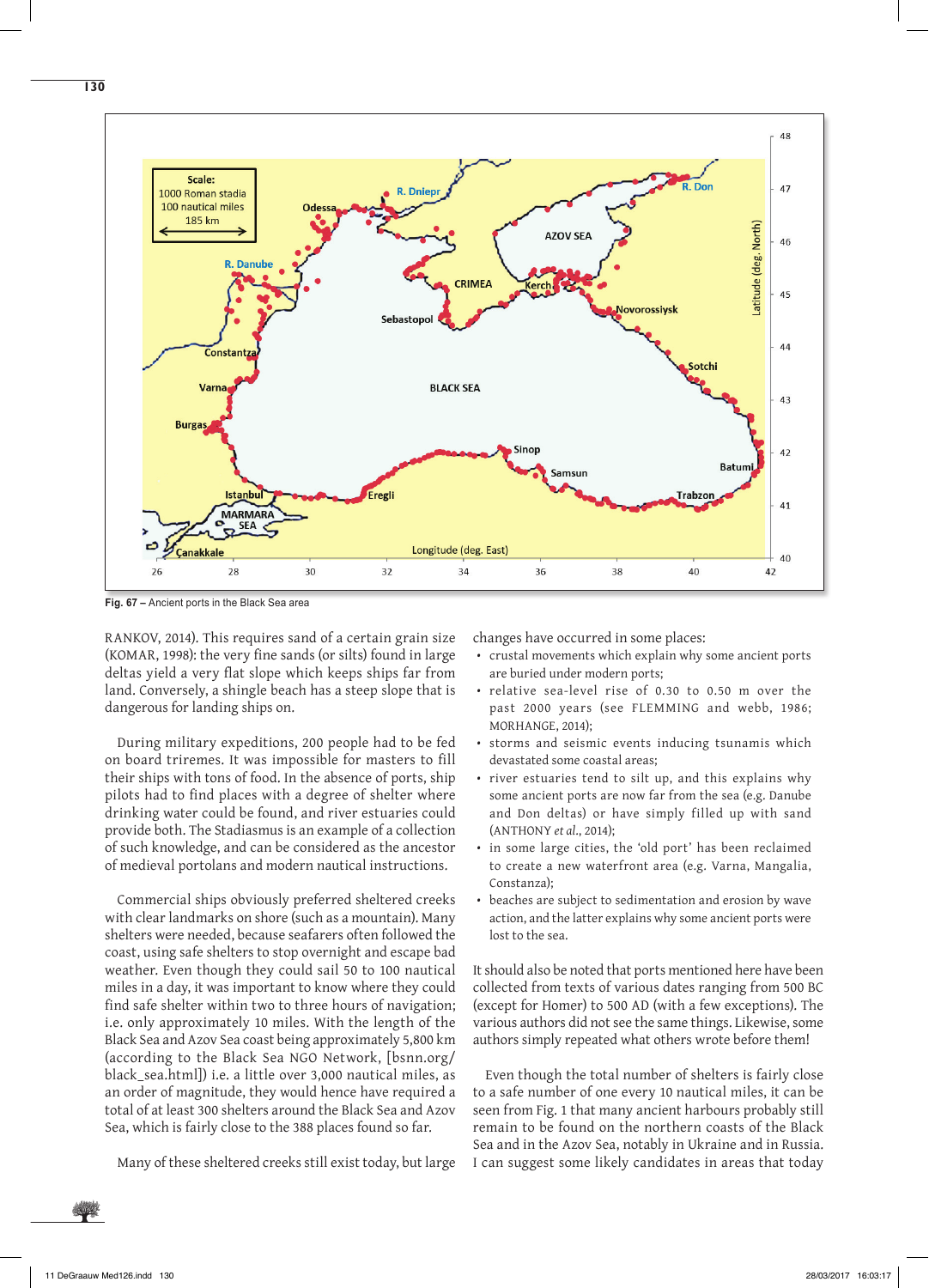provide some nautical shelter and access to fresh water, and that are a reasonable distance from each other and other known ancient ports:

- along the canal crossing the Crimean Peninsula between Perekop and Heniches'k,
- on several coastal lakes on the western Crimean coast,
- from Crimea to Marioupol: Gulfs of Fedotova, Obytichna, Berdiansk, Belosarayska, although it is acknowledged that this sandy coast with significant sediment transport (littoral drift) does not provide easy access for shipping,
- from Novorossiysk to Sokhumi: Krinitsa, Dzhubga, Lermontovo, Olginka, Golovinka, Gudauta (R. Hypsta),
- on the main rivers: Dniepr, Don.

Some of these candidates might require more attention from historians and archaeologists. The Catalogue of Ancient Ports & Harbours tries to be exhaustive, but is most probably not. This list must be seen as an incomplete collection and the geographical location is sometimes speculative. This work needs to be corrected and completed.

#### **References**

ANTHONY E., MARRINER N., MORHANGE C., (2014), Human influence and the changing geomorphology of Mediterranean deltas and coasts over the last 6000 years: From progradation to destruction phase? *Earth-Science Reviews*, 139, p. 336–361.

- BLACKMAN D., (1982), Ancient harbours in the Mediterranean, *International Journal of Nautical Archaeology and Underwater Exploration*, 11.2, p. 79-104 and 11.3, p. 185-211.
- BLACKMAN D., RANKOV B., eds., (2014), *Shipsheds of the Ancient Mediterranean*, Cambridge University Press, 617 p.
- CARAYON N., (2008), *Les ports phéniciens et puniques*, Université de Strasbourg II, Thèse soutenue le 17/5/2008, 1384 p.
- CASTELLI T. (2016), web site *Spartokos a lu* providing news on Black Sea archaeology, online: [http://spartokos.wordpress.com/].
- COHEN G., (1995), *The Hellenistic settlements in Europe, the islands and Asia Minor*, University of California Press, 481 p.
- COHEN G., (2006), *The Hellenistic settlements in Syria, the Red Sea basin and North Africa,* University of California Press, 501 p.
- DAWSON H., (2013), *Mediterranean Voyages The Archaeology of Island Colonisation and Abandonment*, Left Coast Press, Walnut Creek, California, 324 p.
- DE GRAAUW A., (2016), *Ancient Ports and Harbours, The Catalogue*, 5th ed., Grenoble, 250 p., online: [http://www.ancientportsantiques. com/wp-content/uploads/pdf/AncientPortsVol-I-List.pdf].
- FLEMMING N., WEBB, C., (1986), *Tectonic and eustatic coastal changes during the last 10 000 years derived from archaeological data*, Z. Geomorph. N.F, Suppl. 62, Berlin, p. 1-29.
- FROST H., (1963), *Under the Mediterranean, Marine antiquities*, Routledge and Kegan Paul Ltd, London, 278 p.

GORDIEIEV A. (2015), *Place names of the Black Sea and Sea of Azov coasts from portolan charts of XIV-XVII centuries*, Academia.edu, Kiev, 544 p.

KOMAR P., (1998), *Beach processes and sedimentation,* 2nd ed., Prentice Hall, 544 p.

- LEHMANN-HARTLEBEN K., (1923), *Die antiken Hafenanlagen des Mittelmeeres*, Klio, Beihefte 14, 304 p.
- MORHANGE C., (2014), Ports antiques et variations relatives du niveau marin, *Géochronique*, 130, p. 21-24.
- TALBERT R., (2000), *Barrington atlas of the Greek and Roman World*, Princeton University Press, 148 p.

TIVERIOS M., (2008), *Greek colonization of the Northern Aegean*, Brill, Leiden, 585 p.

#### **Main ancient authors on Black Sea ports**

STRABO (ca. 65 BC – 25 AD), *Geography* PLINY the ELDER (23 – 79 AD), *Natural History* PTOLEMY (85 - 165 AD), *Geography* ARRIAN (95 – 175 AD), *Periplus Ponti Euxini* MARCIAN of HERACLEA (5th century AD), *Periplus Maris Exteri*

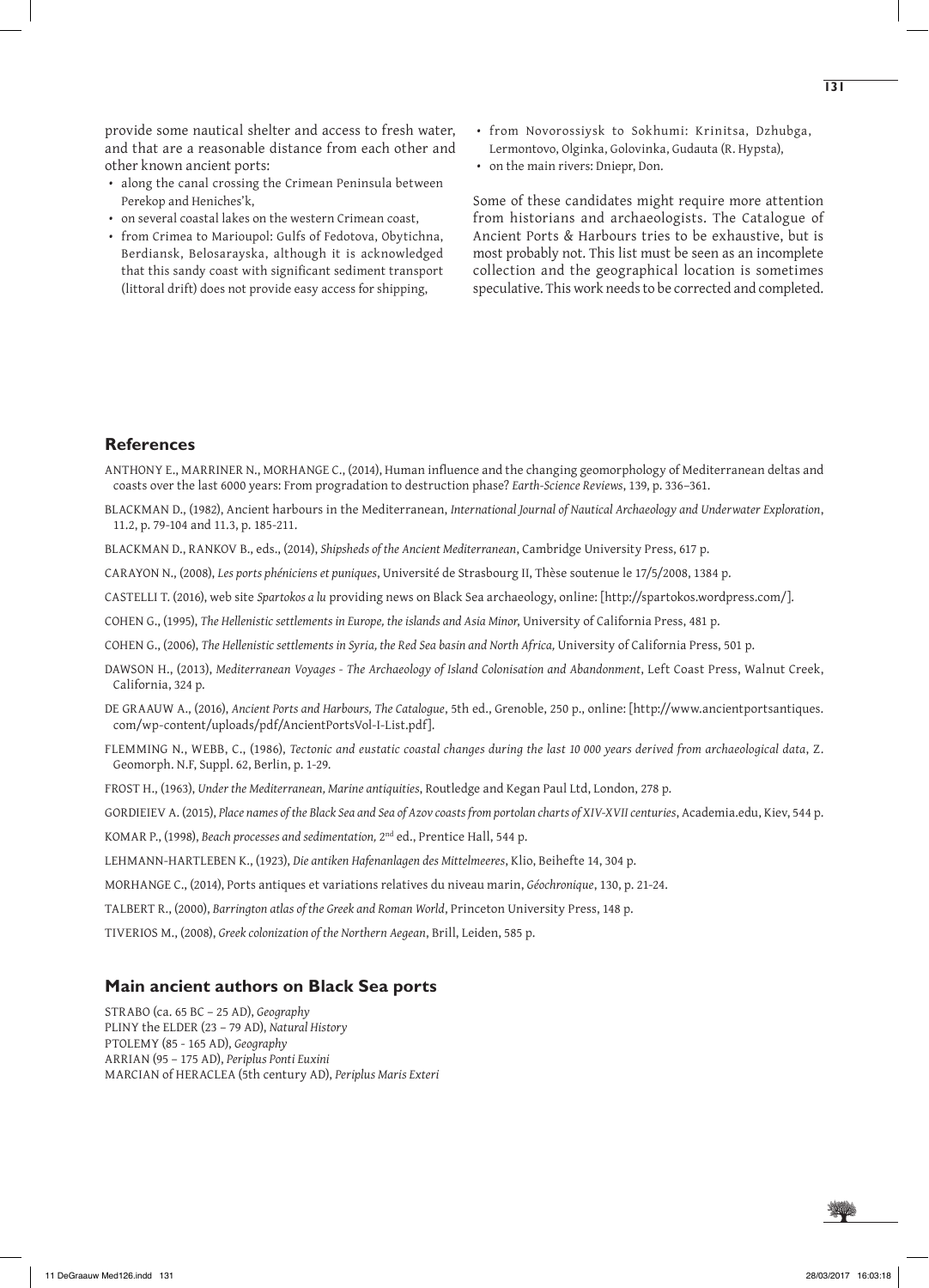## **Appendix**

**132**

Arthur de Graauw is a coastal engineer with extensive experience in the Mediterranean area. He has compiled a list of ancient ports and harbours with latitude/longitude positioning, based on 68 ancient authors and some modern authors. The catalogue of ancient ports contains over 4,000 sites. It can be viewed on: [www.AncientPortsAntiques.com].

|  | Catalogue of ancient ports & harbours in the Black Sea area |
|--|-------------------------------------------------------------|
|  |                                                             |

| <b>Ancient name</b>                                                 | Modern name                                                                   | <b>Country</b>  | Latitude (°) | Longitude (°) |
|---------------------------------------------------------------------|-------------------------------------------------------------------------------|-----------------|--------------|---------------|
| Panium, Symplegades insulae,<br>Kyaneai insulae, Pompey's Pillar    | Rumeli Feneri                                                                 | Turkey          | 41.23498     | 29.11443      |
| Philia, Phrygia, port of Delcus,<br>Derkos, Derkoi                  | Durusu near Karaburun                                                         | Turkey          | 41.348057    | 28.692336     |
| Scylla                                                              | Podima, near Yaliköy                                                          | Turkey          | 41.4871      | 28.3012       |
| Salmydessus, Salmydesse,<br>Medea, Midya                            | Kiyiköy                                                                       | Turkey          | 41.635       | 28.0948       |
| Thynias, Buaticum                                                   | Mert Gölü, near Igneada                                                       | Turkey          | 41.8658      | 27.982        |
| Ableon Tihos, Aulaeum,<br>Aulaetichus, Avleuteichos,<br>Agathopolis | Ahtopol                                                                       | <b>Bulgaria</b> | 42.099143    | 27.951729     |
|                                                                     | outlet of R Karaagasch                                                        | <b>Bulgaria</b> | 42.224906    | 27.777205     |
| Perinthos, Peronticum                                               | Kiten, at cape Urdoviza                                                       | <b>Bulgaria</b> | 42.232857    | 27.780019     |
| Primorsko                                                           | outlet of R Djavolska                                                         | <b>Bulgaria</b> | 42.262705    | 27.755799     |
| Tera, Ranuli, Asine                                                 | Roman naval base, unlocated near cape Maslen Nos,<br>in the bay of Paraskeva? | <b>Bulgaria</b> | 42.321527    | 27.792529     |
| Chersonnesus, Chersonese,<br>Gersonosus, Tonzos                     | Roman fort at outlet of R Ropotamo                                            | <b>Bulgaria</b> | 42.328197    | 27.754538     |
| Antea, Apollonia Pontica,<br>Apollonia Magna                        | Sozopol, with ancient lighthouse on isle of St Yvan                           | <b>Bulgaria</b> | 42.424361    | 27.692383     |
| Antheia                                                             | Atiya                                                                         | <b>Bulgaria</b> | 42.448579    | 27.573028     |
|                                                                     | bay of Cenguene Skelja                                                        | <b>Bulgaria</b> | 42.449138    | 27.533746     |
|                                                                     | Tvardica on the South bank of Lake Mandra                                     | <b>Bulgaria</b> | 42.414687    | 27.449732     |
|                                                                     | industrial area Kostadin Tchechma                                             | <b>Bulgaria</b> | 42.3865      | 27.2937       |
| Deultum, Develton                                                   | Debelt on on the SW bank of Lake Mandra                                       | <b>Bulgaria</b> | 42.3882      | 27.2807       |
| Pirgos                                                              | Greek fort between the villages of Konstantinovo and<br>Chernivrah            | <b>Bulgaria</b> | 42.42775     | 27.367        |
|                                                                     | Shiloto                                                                       | <b>Bulgaria</b> | 42.45694     | 27.3804       |
|                                                                     | Burgas, Pobeda, Sladkite Kladentsi                                            | Bulgaria        | 42.48245     | 27.4396       |
|                                                                     | Izgrev                                                                        | <b>Bulgaria</b> | 42.5111      | 27.4784       |
|                                                                     | between the airport and Lake Atanasovo                                        | <b>Bulgaria</b> | 42.556161    | 27.493903     |
|                                                                     | Gerena                                                                        | <b>Bulgaria</b> | 42.5666      | 27.5812       |
| Anchialos                                                           | Pomorie                                                                       | <b>Bulgaria</b> | 42.553       | 27.638        |
| Mesembria, Mesembrie, Meneabria                                     | Nessebar                                                                      | <b>Bulgaria</b> | 42.658426    | 27.727654     |
| Haemus Prom., Gema, Aristaeum                                       | Cape Emona                                                                    | <b>Bulgaria</b> | 42.689078    | 27.904284     |

樂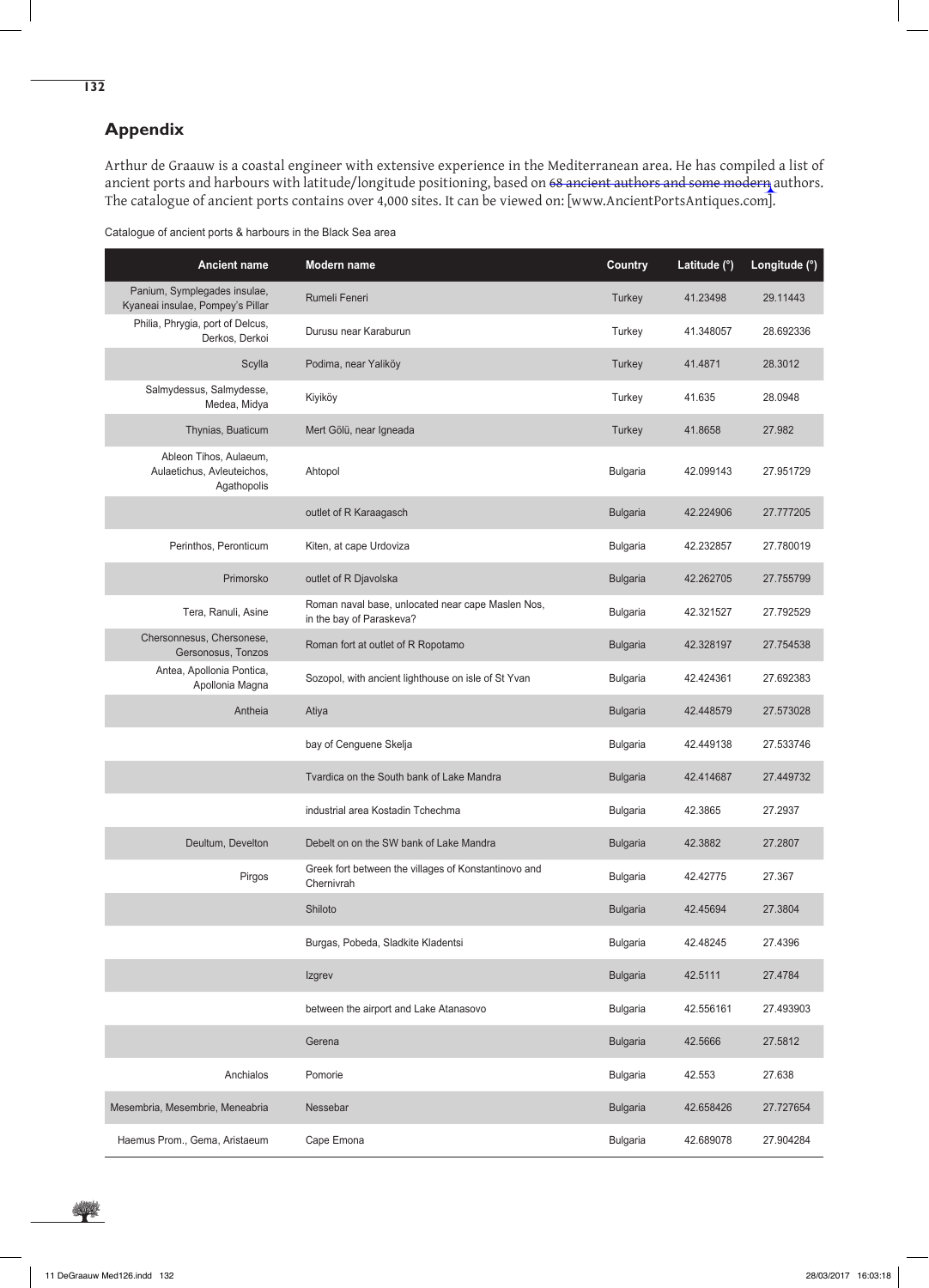| <b>Ancient name</b>                                         | Modern name                                                                    | <b>Country</b>  | Latitude (°) | Longitude (°) |
|-------------------------------------------------------------|--------------------------------------------------------------------------------|-----------------|--------------|---------------|
| Naulohus, Naulochos,<br>Tetranaulohas, Heliopolis           | Obzor                                                                          | <b>Bulgaria</b> | 42.8273      | 27.8858       |
| Aspros, Templum lovis                                       | Cape Sveti Atanas                                                              | <b>Bulgaria</b> | 42.855       | 27.901        |
|                                                             | Shkorpilovtsi, at the outlet of R Kamchia                                      | <b>Bulgaria</b> | 42.9644      | 27.9045       |
| Erite, Ereta                                                | near Bliznatsi                                                                 | <b>Bulgaria</b> | 43.037       | 27.893        |
| port of Karabizia?                                          | near cape Galata                                                               | <b>Bulgaria</b> | 43.170592    | 27.942562     |
|                                                             | Karantinata, Lazuren Bryag                                                     | <b>Bulgaria</b> | 43.174293    | 27.919003     |
| Odessus, Tiberiopolis, Odissospolis,<br><b>Ullyssopolis</b> | Varna, ancient port unlocated near modern railway station,<br>Roman naval base | <b>Bulgaria</b> | 43.19825     | 27.91362      |
| Catrizi, Castrici                                           | Kastritsi                                                                      | <b>Bulgaria</b> | 43.21976     | 28.0029       |
| Gerania, Kraneia                                            | Kranevo                                                                        | <b>Bulgaria</b> | 43.354056    | 28.084006     |
| Krounoi, Crunos, Dionysopolis,<br>Matiopolis                | Balchik, Balcik                                                                | <b>Bulgaria</b> | 43.403915    | 28.164406     |
| Byzone, Bizona, Byzus                                       | near Kavarna                                                                   | <b>Bulgaria</b> | 43.407       | 28.354        |
| Tirizis, Tetriciada, Tetrisiade                             | Cape Kaliakra                                                                  | <b>Bulgaria</b> | 43.364       | 28.4658       |
| Rousalka                                                    | Rousalka                                                                       | <b>Bulgaria</b> | 43.413042    | 28.517872     |
| Yaila                                                       | Yaila                                                                          | <b>Bulgaria</b> | 43.438001    | 28.550458     |
| Karon Limen, Port Carus,<br>Port of the Carians, Karia      | cape Shabla                                                                    | <b>Bulgaria</b> | 43.538305    | 28.610005     |
| Callatis, Kallatis, Pangalia                                | Mangalia                                                                       | Romania         | 43.811929    | 28.583472     |
|                                                             | Limanu                                                                         | Romania         | 43.803562    | 28.535589     |
|                                                             | Albesti                                                                        | Romania         | 43.796961    | 28.410275     |
| Tomis, Tomes, Tomis Costantiana                             | Constantza                                                                     | Romania         | 44.172187    | 28.662766     |
| <b>Vicus Turris Mucaporis</b>                               | Anadolchioi                                                                    | Romania         | 44.19333     | 28.63506      |
| Vicus Scaptia                                               | Palazu Mare                                                                    | Romania         | 44.22691     | 28.59833      |
|                                                             | Ovidiu                                                                         | Romania         | 44.2565      | 28.5717       |
|                                                             | Cape Midia                                                                     | Romania         | 44.344       | 28.7          |
|                                                             | Capidava                                                                       | Romania         | 44.493695    | 28.09031      |
| Carsium                                                     | Harsova                                                                        | Romania         | 44.681627    | 27.952134     |
|                                                             | Piua Pietrei                                                                   | Romania         | 44.72711     | 27.8365       |
| Beroe                                                       | Piatra Frecatei                                                                | Romania         | 44.895372    | 28.139512     |
|                                                             | Peceneaga                                                                      | Romania         |              |               |
|                                                             | Piatra Rosie                                                                   | Romania         | 45.11789     | 28.19972      |
| <b>Vicus Celeris</b>                                        | Vadu                                                                           | Romania         | 44.44896     | 28.73504      |
| Gistria, Histria, Istros, Ister                             | Istria                                                                         | Romania         | 44.548725    | 28.775075     |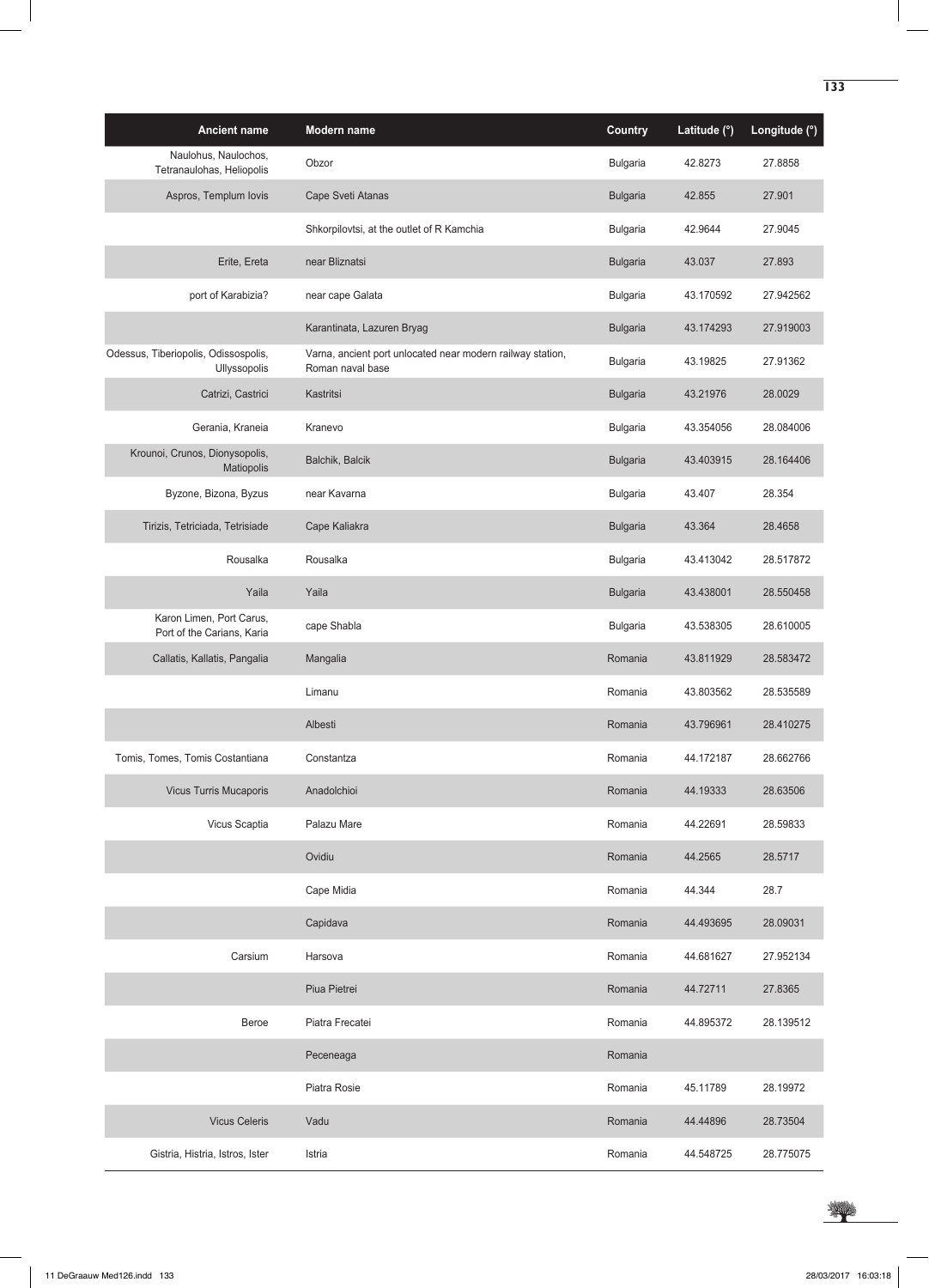| <b>Ancient name</b>                                                                                  | Modern name                                                         | <b>Country</b> | Latitude (°) | Longitude (°) |
|------------------------------------------------------------------------------------------------------|---------------------------------------------------------------------|----------------|--------------|---------------|
| Insula Lupilor                                                                                       | Sinoe                                                               | Romania        | 44.62329     | 28.802835     |
| <b>Vicus Buteridavensis</b>                                                                          | Sariurt                                                             | Romania        | 44.6888      | 28.70366      |
| Argamu, Orgame                                                                                       | Sase Martie, Cape Dolosman<br>between Lake Golovita and Lake Razim  | Romania        | 44.756104    | 28.941423     |
|                                                                                                      | Enisala                                                             | Romania        | 44.88375     | 28.8351       |
| Enisala                                                                                              | Babadag                                                             | Romania        | 44.9112      | 28.7444       |
|                                                                                                      | Satu Nou                                                            | Romania        | 44.948107    | 28.687121     |
|                                                                                                      | Sarichoi                                                            | Romania        | 44.947851    | 28.861707     |
| Aegyssos                                                                                             | Tulcea                                                              | Romania        | 45.186426    | 28.8148       |
| Noviodunum,<br>home port of Classis Moesica fleet                                                    | Isaccea                                                             | Romania        | 45.270489    | 28.491626     |
|                                                                                                      | Rachelu                                                             | Romania        | 45.28665     | 28.32573      |
| Dinogetia                                                                                            | Gorvan                                                              | Romania        | 45.378884    | 28.138792     |
| Barbosi                                                                                              | Galati                                                              | Romania        | 45.384993    | 28.025101     |
| Arrubium                                                                                             | Macin                                                               | Romania        | 45.239231    | 28.127894     |
| Troesmis                                                                                             | near Turcoaia                                                       | Romania        | 45.145451    | 28.186283     |
| Halmyris, Salmorus                                                                                   | near Murighiol                                                      | Romania        | 45.024757    | 29.198041     |
| Ad Stoma                                                                                             | Sfînu, Sfintul Gheorghe                                             | Romania        | 44.99447     | 29.16058      |
| Gratiana?                                                                                            | near Murighiol                                                      | Romania        | 45.03664     | 29.16174      |
| Salsovia                                                                                             | 2.5 km NW of Mahmudia                                               | Romania        | 45.101       | 29.0675       |
|                                                                                                      | Fortificatia Getica, at Cetajuie, 1.5 km W of Salsovia              | Romania        | 45.1026      | 29.048        |
| Thalamonium                                                                                          | Nufaru                                                              | Romania        | 45.15        | 28.91667      |
| R Ister, Danuvius, navigable on a<br>great distance, with many river ports                           | R Danube, Donau                                                     | Romania        | 45.108927    | 29.905618     |
| Nakaron, Solin                                                                                       | Sulina                                                              | Romania        | 45.1566      | 29.6526       |
| Ahillea, Hillia, Kealia                                                                              | Kiliya                                                              | Ukraine        | 45.433       | 29.257        |
|                                                                                                      | Ismail                                                              | Ukraine        | 45.326236    | 28.831523     |
| Aliobrix                                                                                             | Orlivka                                                             | Ukraine        | 45.31965     | 28.411852     |
| Achille's island, Leuke insula,<br>White island, Macaron insula,<br>Blessed island, Isle of Serpents | Isle of Biel, Zmiinyi, in front of Sulina, in the delta of R Danube | <b>Ukraine</b> | 45.254677    | 30.203218     |
| Arpis Civitas, Harpis?                                                                               | Denisoye near Desantne                                              | Ukraine        | 45.570198    | 29.612769     |
| Antiphili Turris, Ta Antipilou                                                                       | near Trapivka, near Tartarbournary                                  | Ukraine        | 45.78751     | 29.682246     |
|                                                                                                      | Zheltyy Yar                                                         | Ukraine        | 45.88703     | 29.94367      |
|                                                                                                      | Kremniskoy, near Lebedivka                                          | <b>Ukraine</b> | 45.822041    | 30.156114     |

华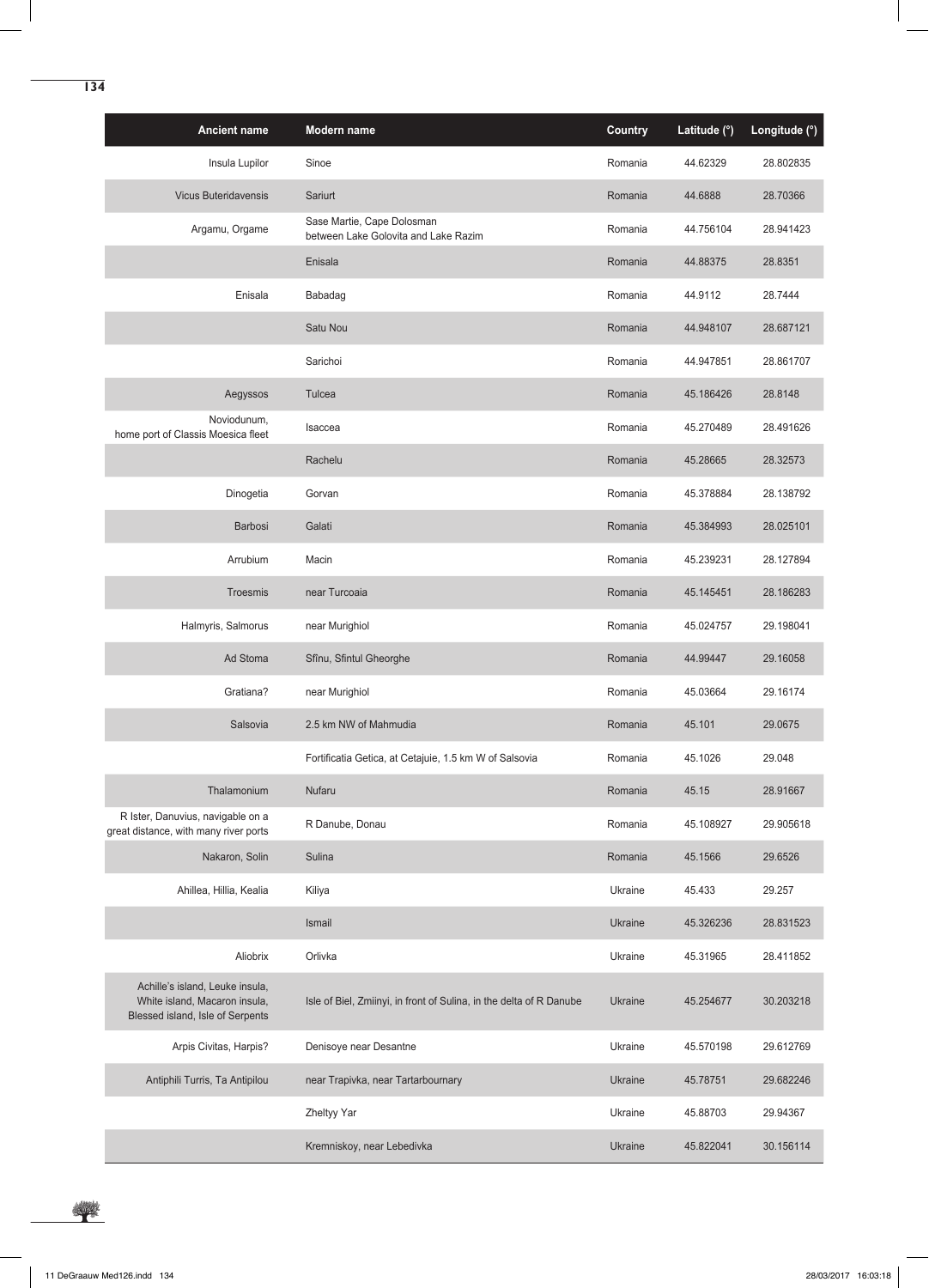| <b>Ancient name</b>                                                        | Modern name                                                                                              | <b>Country</b> | Latitude (°) | Longitude (°) |
|----------------------------------------------------------------------------|----------------------------------------------------------------------------------------------------------|----------------|--------------|---------------|
| Aepolium                                                                   | Shabalata                                                                                                | Ukraine        | 45.843287    | 30.201405     |
|                                                                            | Belen'koye                                                                                               | Ukraine        | 46.049       | 30.3736       |
| Neoptolemi Turris, Hermonactocome                                          | Zatoka?                                                                                                  | Ukraine        | 46.06002     | 30.467095     |
|                                                                            | Shabo                                                                                                    | Ukraine        | 46.137906    | 30.390811     |
|                                                                            | Mologa                                                                                                   | Ukraine        | 46.21609     | 30.23122      |
|                                                                            | Pivdennoye                                                                                               | Ukraine        | 46.27039     | 30.14335      |
|                                                                            | Semenovka                                                                                                | Ukraine        | 46.27891     | 30.12083      |
|                                                                            | Kosovka                                                                                                  | Ukraine        | 46.34611     | 30.077        |
|                                                                            | Belyayevka                                                                                               | Ukraine        | 46.47289     | 30.21464      |
|                                                                            | Nadlimanskoye                                                                                            | Ukraine        | 46.37278     | 30.33335      |
|                                                                            | Ovidiopol                                                                                                | Ukraine        | 46.24426     | 30.44546      |
| Niconia, Nikonion, Niconium                                                | Roksolanskoye                                                                                            | Ukraine        | 46.21572     | 30.45485      |
|                                                                            | Palanka, near Roxolani                                                                                   | Ukraine        | 46.18376     | 30.436926     |
|                                                                            | Karolino-Bugaz                                                                                           | Ukraine        | 46.141443    | 30.501262     |
|                                                                            | Ilyichevsk, Illitchivsk, Tchornomorsk, with Greek lighthouse                                             | Ukraine        | 46.316       | 30.668        |
| Isiakon Limen, Isiacorum Portus,<br>port of the Isiacians                  | Odessa                                                                                                   | Ukraine        | 46.51        | 30.75         |
| Istrianon Limen, port of the<br>Istrianians, Istrians                      | Kuial'nyk, near Odessa                                                                                   | Ukraine        | 46.573       | 30.74         |
|                                                                            | Zhevakhov                                                                                                | Ukraine        | 46.543       | 30.735        |
| Scopuli                                                                    | near Nova Dofinovka                                                                                      | Ukraine        | 46.566853    | 30.913587     |
|                                                                            | Kosharskoye                                                                                              | Ukraine        | 46.666       | 31.155        |
|                                                                            | Koblevo                                                                                                  | <b>Ukraine</b> | 46.661       | 31.208        |
| Ordesus, Odesus, Odessos                                                   | Mors'ke?                                                                                                 | Ukraine        | 46.61        | 31.278        |
| Borysthenes insula                                                         | isle of Berezan, was disconnected from mainland<br>at cape Adzhyias'k, South of Vyktorovka, in 4th c. BC | Ukraine        | 46.598556    | 31.412078     |
|                                                                            | Pokrovskoye, near cape Kinburns'ka                                                                       | Ukraine        | 46.53639     | 31.61164      |
| Olbia, Borysthenes,<br>port of the Borysthenits,<br>on R Hypanis, Danapris | Parutyne, on R Bug, Roman naval base                                                                     | Ukraine        | 46.688537    | 31.904405     |
|                                                                            | Radsad                                                                                                   | Ukraine        | 46.901       | 31.987        |
|                                                                            | <b>Bublikova Balka</b>                                                                                   | Ukraine        | 46.627       | 32.02         |
|                                                                            | Pugach                                                                                                   | Ukraine        | 46.6128      | 32.0637       |
|                                                                            | Aleksandrovka                                                                                            | Ukraine        | 46.6097      | 32.1035       |
| Hippolaou Akra,<br>at the mouth of R Borysthenes                           | Stanislavskoye, at the mouth of R Dniepr                                                                 | Ukraine        | 46.556039    | 32.147822     |



 $\overline{\phantom{a}}$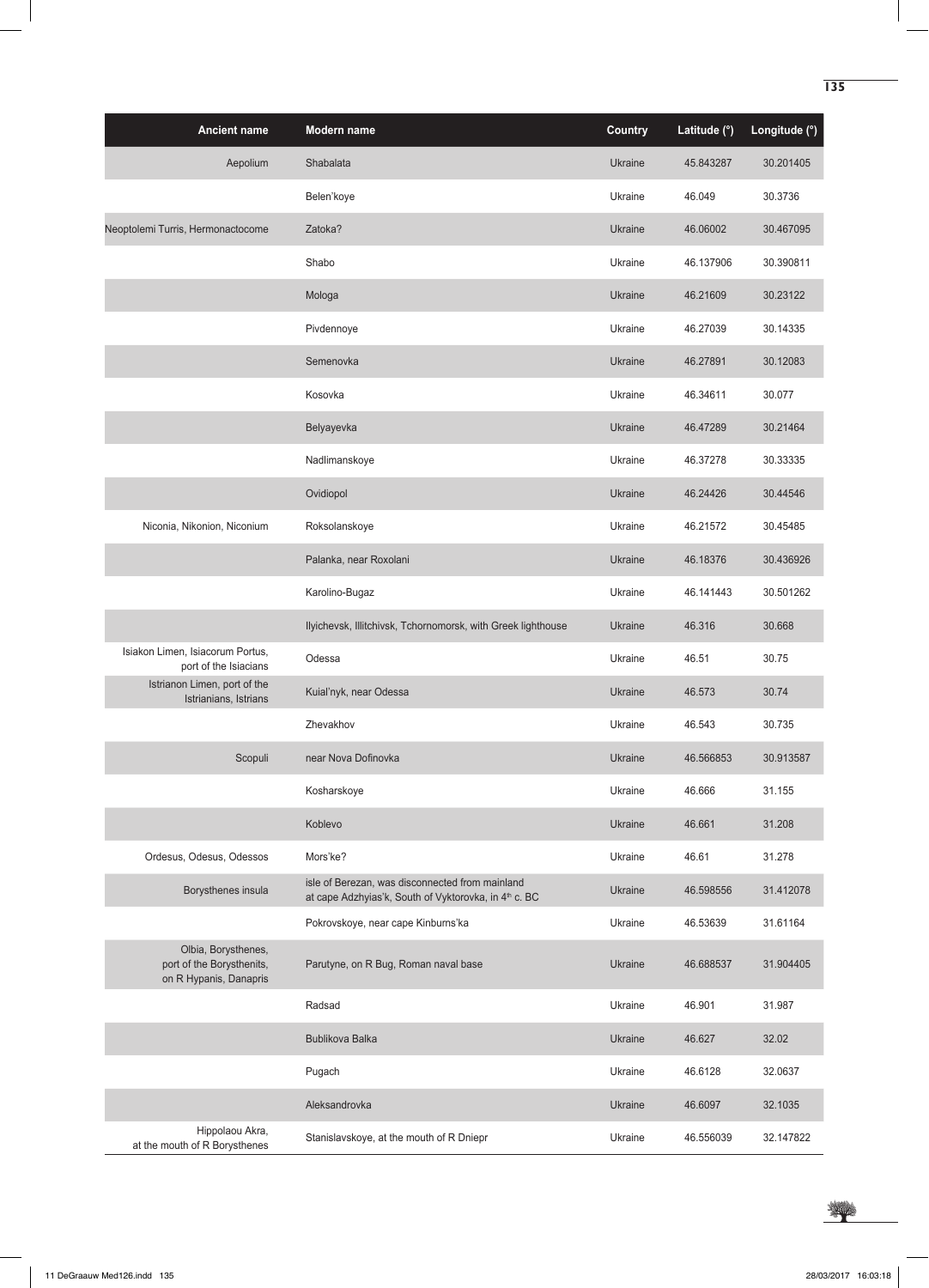| <b>Ancient name</b>                                                   | Modern name                                                               | <b>Country</b> | Latitude (°) | Longitude (°) |
|-----------------------------------------------------------------------|---------------------------------------------------------------------------|----------------|--------------|---------------|
|                                                                       | Rybal'chye                                                                | Ukraine        | 46.4809      | 32.2345       |
|                                                                       | Yagorlytskoye                                                             | <b>Ukraine</b> | 46.4353      | 32.03         |
| Eones                                                                 | Cape Tendrivs'ka                                                          | Ukraine        | 46.375       | 31.528        |
| port of the Acheans, Achille's course                                 | Tendrivs'ka Kosa island                                                   | <b>Ukraine</b> | 46.204966    | 31.852853     |
| Hylaia, Pidea                                                         | Zaliznyi Port                                                             | Ukraine        | 46.107588    | 32.282864     |
| Bonus Portus,<br>North of Kephalonesos insula,<br>in Tamyrakes kolpos | Dzharylhach island in Dzharylhach'ka gulf,<br>with an outlet near Lazurne | <b>Ukraine</b> | 46.023       | 32.943        |
| Karkine?                                                              | Kalanchak, on R Kalanchak                                                 | Ukraine        | 46.2528      | 33.294        |
| Taphros, Tafros                                                       | Perekop, near Armians'k with canal crossing the Crimea<br>isthmus         | <b>Ukraine</b> | 46.16162     | 33.69272      |
|                                                                       | Masliny, Sjeverne                                                         | Ukraine        | 45.695017    | 33.042744     |
|                                                                       | <b>Burnel</b>                                                             | <b>Ukraine</b> | 45.6795      | 33.0037       |
|                                                                       | Groty                                                                     | Ukraine        | 45.6629      | 32.9649       |
|                                                                       | Mezhvodnoye                                                               | Ukraine        | 45.58        | 32.84         |
|                                                                       | Dzharylgach                                                               | Ukraine        | 45.5785      | 32.9314       |
|                                                                       | Panskoye, in Yarylhats'ka Bay                                             | <b>Ukraine</b> | 45.552869    | 32.813667     |
| Kalos Limen, Calos                                                    | Chornomors'ke, in Achmechet bay                                           | Ukraine        | 45.51763     | 32.714032     |
|                                                                       | Karmyshev bay, port of Abuzlar?                                           | <b>Ukraine</b> | 45.4929      | 32.6202       |
|                                                                       | Kipchak bay, port of Kastel?                                              | Ukraine        | 45.4812      | 32.5914       |
|                                                                       | Great Castel bay, port of Dzhangul?                                       | Ukraine        | 45.457       | 32.5475       |
|                                                                       | Ocheretay bay, port of Chorotay?                                          | Ukraine        | 45.407       | 32.49         |
|                                                                       | Karadzhinskoye near Olenivka                                              | <b>Ukraine</b> | 45.383       | 32.523        |
|                                                                       | port of Oyrat and Dzhan-Baba?                                             | Ukraine        | 45.329       | 32.68         |
|                                                                       | Kulcuk, Kulchuk                                                           | <b>Ukraine</b> | 45.367043    | 32.863964     |
|                                                                       | <b>Belyaus</b>                                                            | Ukraine        | 45.362281    | 32.905978     |
|                                                                       | Chaika, near Zaozerne                                                     | Ukraine        | 45.164263    | 33.290377     |
| Kerkinitis                                                            | Yevpatoriia                                                               | Ukraine        | 45.189       | 33.379        |
|                                                                       | Novofedorivka                                                             | <b>Ukraine</b> | 45.083       | 33.555        |
|                                                                       | Kara-Tobe, near Pryberezhne                                               | Ukraine        | 45.139468    | 33.519253     |
|                                                                       | Dandace, near Peschanoye                                                  | <b>Ukraine</b> | 44.853668    | 33.567574     |
|                                                                       | Kacha                                                                     | Ukraine        | 44.7757      | 33.535        |
|                                                                       | Bel'bekskoye                                                              | Ukraine        | 44.6826      | 33.5454       |

\*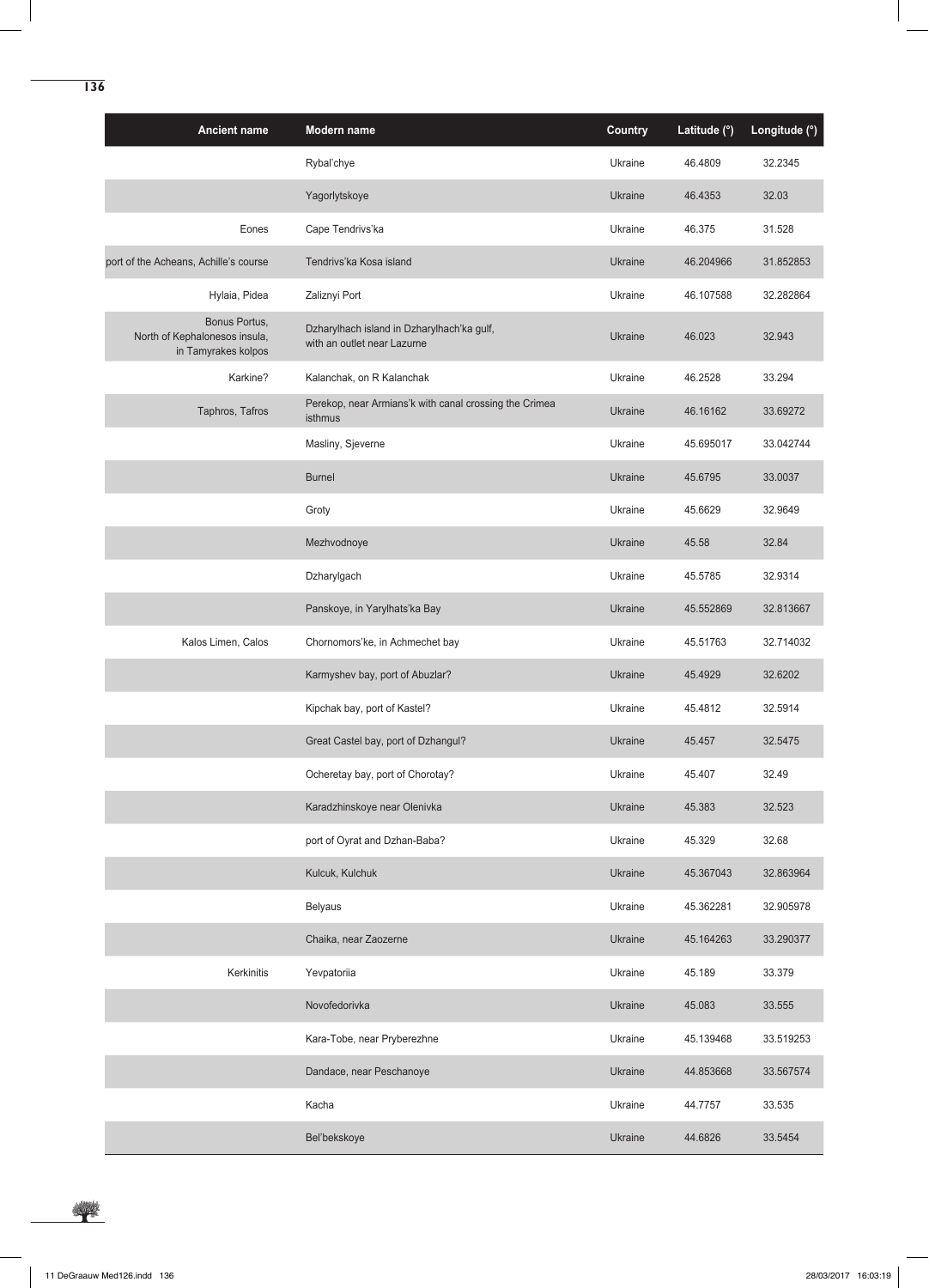| <b>Ancient name</b>                                               | Modern name                                           | <b>Country</b> | Latitude (°) | Longitude (°) |
|-------------------------------------------------------------------|-------------------------------------------------------|----------------|--------------|---------------|
| Ctenus, Calamita                                                  | Inkerman? Sebastopol                                  | Ukraine        | 44.610233    | 33.596857     |
| Eupatoria, Eupatorion                                             | Pivdenna bay? Sebastopol                              | Ukraine        | 44.61291     | 33.531048     |
| Chersonesos, Chersonnese,<br>Heraclea                             | Roman naval base, near Karantynna Bay, La Quarantaine | <b>Ukraine</b> | 44.610306    | 33.487901     |
| Three ports between<br>Heraclea and cape Parthenium               | Strilets'ka bay, Kruhla bay, Kamyshova bay            | Ukraine        | 44.61        | 33.441        |
| Palaia Chersonesos.<br>near cape Parthenium                       | SE of the airport, 10 km NW of cape Fiolent           | <b>Ukraine</b> | 44.5644      | 33.4096       |
| Portus Symbolorum, port of the<br>Symbols, Symbolon, Bonus Portus | Balaklava                                             | Ukraine        | 44.5024      | 33.598        |
| Criumetopon Prom.                                                 | Laspynska bay, near Cape Sarych                       | Ukraine        | 44.418       | 33.704        |
| Kharax, Charax                                                    | Cape Ai-Todor                                         | Ukraine        | 44.4317      | 34.13         |
| Lagyra                                                            | near Yalta                                            | Ukraine        | 44.4967      | 34.185        |
| Port of Phrourion                                                 | Hurzuf?                                               | Ukraine        | 44.5464      | 34.3013       |
| Port of Lampas                                                    | Partenit?                                             | <b>Ukraine</b> | 44.571       | 34.349        |
| Aluston, Aloustou Phrourion                                       | Alushta                                               | Ukraine        | 44.673649    | 34.424744     |
| Skythotauron Limen,<br>port of the Tauroscyths, Athenaeum         | near Sudak                                            | <b>Ukraine</b> | 44.83098     | 34.971394     |
| Port of inland settlements:<br>Akra-Deresi, Tokluk, Koz, Kefessia | possibly at cape Bugas, near cape Mehanom             | Ukraine        | 44.811       | 35.111        |
| Aphineon? Callitra?                                               | Koktebel                                              | <b>Ukraine</b> | 44.955       | 35.262        |
| Theodosia, Theodosie, Caffa                                       | Theodosia                                             | Ukraine        | 45.026756    | 35.40311      |
| Cazeca, Kazeka                                                    | Cape Chauda                                           | Ukraine        | 45.008242    | 35.832027     |
| Port Cimmerion, Cimmerium,<br>Kimmerikon                          | Cape Opuk                                             | Ukraine        | 45.027976    | 36.202315     |
| Kytai, Kitey                                                      | South of Cape Takyl                                   | Ukraine        | 45.07935     | 36.4263       |
| Akra, Zephyrium                                                   | North of Cape Takyl                                   | Ukraine        | 45.132641    | 36.427795     |
|                                                                   | Geroyevka                                             | <b>Ukraine</b> | 45.21565     | 36.40682      |
| Nymphaion, Nymphaeum                                              | about 13 km from Kerch, near Eltiguen memorial        | Ukraine        | 45.236682    | 36.417346     |
| Tyritake, Tiritaca                                                | near Pryozerne industrial port                        | Ukraine        | 45.27708     | 36.4072       |
| Hermissus                                                         | Cape Ak Burun                                         | Ukraine        | 45.317       | 36.486        |
| Pantikapaion, Panticapee                                          | Kerch                                                 | <b>Ukraine</b> | 45.351       | 36.4685       |
| Myrmekion                                                         | Cape Karantynnyi, East of Kerch                       | Ukraine        | 45.3532      | 36.5214       |
| Parthenion                                                        | near Zukovka                                          | <b>Ukraine</b> | 45.369       | 36.6156       |
| Porthmion, Porthmia                                               | near Yurkine                                          | Ukraine        | 45.4265      | 36.5278       |
| Zenonos Chersonesos,<br>Zenon Hersonissos                         | Kurtortnoe, near Cape Zyuk, Ziuk                      | Ukraine        | 45.476783    | 36.337184     |
|                                                                   | General'skoye Vostochnoye                             | Ukraine        | 45.472       | 36.2126       |
|                                                                   | Salachik                                              | Ukraine        | 45.47364     | 36.18908      |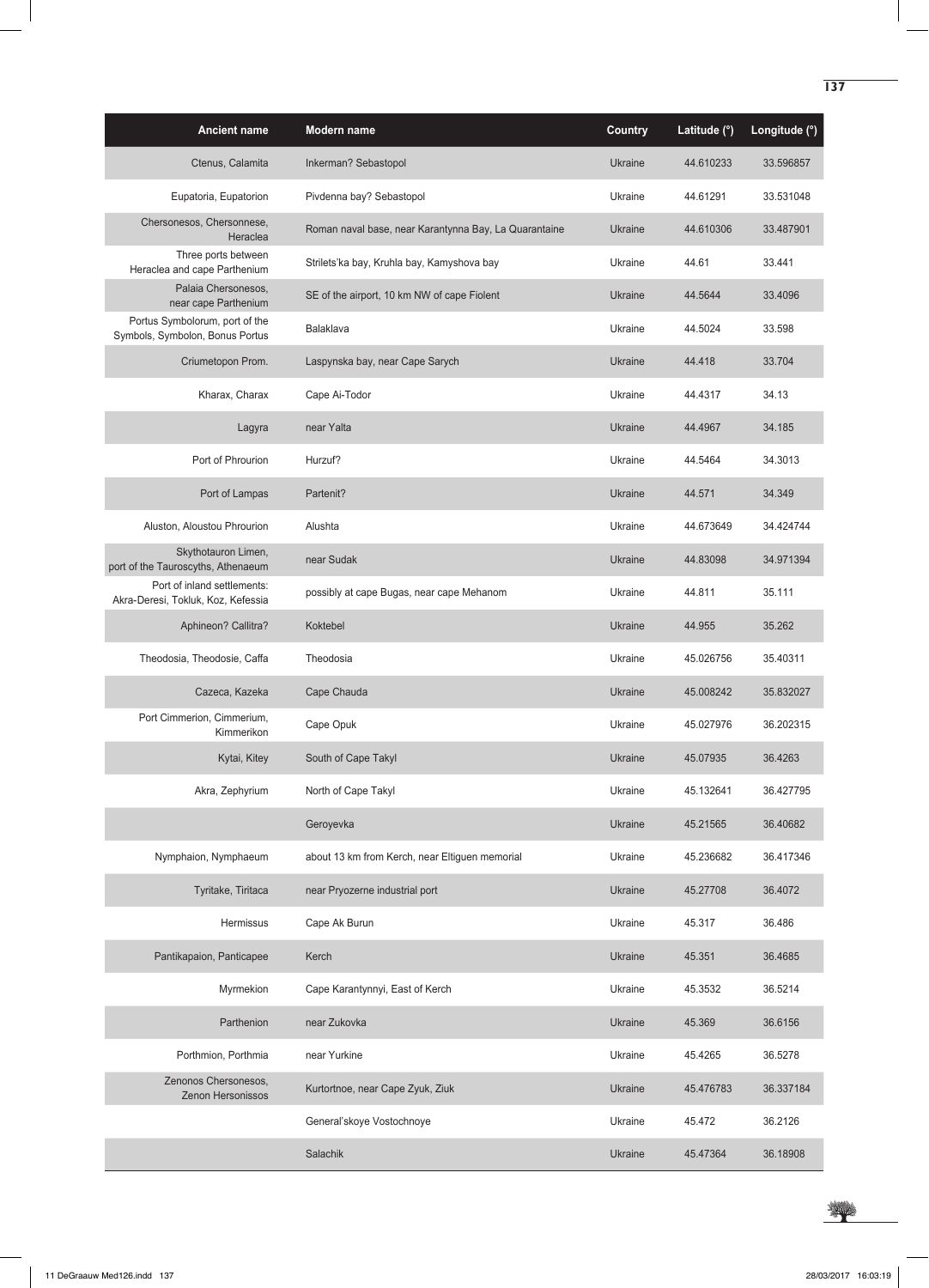| <b>Ancient name</b>                         | Modern name                                  | <b>Country</b> | Latitude (°) | Longitude (°) |
|---------------------------------------------|----------------------------------------------|----------------|--------------|---------------|
|                                             | Zolotoye Vostochnoye                         | Ukraine        | 45.4538      | 36.1022       |
|                                             | Zolotoye                                     | Ukraine        | 45.43946     | 36.07205      |
| Heracleon                                   | Cape Kazantyp, near Mysove                   | Ukraine        | 45.459174    | 35.843472     |
|                                             | Mysovoye                                     | Ukraine        | 45.43888     | 35.82588      |
|                                             | Semenovka                                    | Ukraine        | 45.3812      | 35.7607       |
| Neontichos, Enichi, Henichi                 | Heniches'k                                   | Ukraine        | 46.155       | 34.82         |
|                                             | Kyrylivka, at root of cape Fedotova          | Ukraine        | 46.353       | 35.34         |
|                                             | Obytichna gulf                               | Ukraine        | 46.61        | 36.18         |
|                                             | Berdians'ka gulf                             | Ukraine        | 46.71        | 36.76         |
| Halieuma Theou, Palestra, Palastra          | in Bilosarais'ka gulf                        | Ukraine        | 46.91        | 37.27         |
| <b>Hygreis</b>                              | Shyrokine, East of Marioupol                 | Ukraine        | 47.086       | 37.821        |
| Karoja                                      | Mius'kyi Firth, near cape Beglyts'ka         | Russia         | 47.135       | 38.474        |
| Kremnoi, Kremny                             | Taganrog                                     | Russia         | 47.2118      | 38.95         |
| Tanaïs, on R Tanais                         | near Nedvigovka on R Don                     | Russia         | 47.268109    | 39.335434     |
|                                             | several places close to Sukho-Chaltyrskoye   | Russia         | 47.2443      | 39.49956      |
|                                             | Nizhne-Gnilovskoye                           | Russia         | 47.187       | 39.627        |
|                                             | Temirnitskoye                                | Russia         | 47.1948      | 39.6737       |
|                                             | Rostovskoye                                  | Russia         | 47.209       | 39.7          |
|                                             | Kizitirinskoye                               | Russia         | 47.218       | 39.75         |
|                                             | Kobyakovo                                    | Russia         | 47.229       | 39.83         |
|                                             | Yelizavetovskoye Gorodishche                 | <b>Russia</b>  | 47.159809    | 39.491058     |
|                                             | Kazachiy Yerik                               | Russia         | 47.16083     | 39.44512      |
|                                             | Stanitsa Yelizavetovskaya                    | Russia         | 47.12913     | 39.4705       |
| Patarva                                     | Podazovskoye, inside the fortress of Azov    | Russia         | 47.1165      | 39.4212       |
| Paniardis                                   | Krepostnoe, near Azov                        | Russia         | 47.1208      | 39.3898       |
|                                             | Vysochino                                    | Russia         |              |               |
|                                             | Pavlo-Ochakovo                               | Russia         | 47.034       | 39.123        |
|                                             | Chambur-Kosa                                 | Russia         | 46.962       | 38.921        |
| Pataroue,<br>near R Rhombites Megas, Rombit | near Glafirovka, on Yeysky liman with R Yeya | Russia         | 46.743056    | 38.417705     |
| R Rhombites Mikro, Rombit                   | Beysugsky liman and R Beysug                 | Russia         | 46.219       | 38.227        |
|                                             | Mertvyy Redant, SE of Primorsko-Akhtarsk     | Russia         | 46.0007      | 38.1975       |

学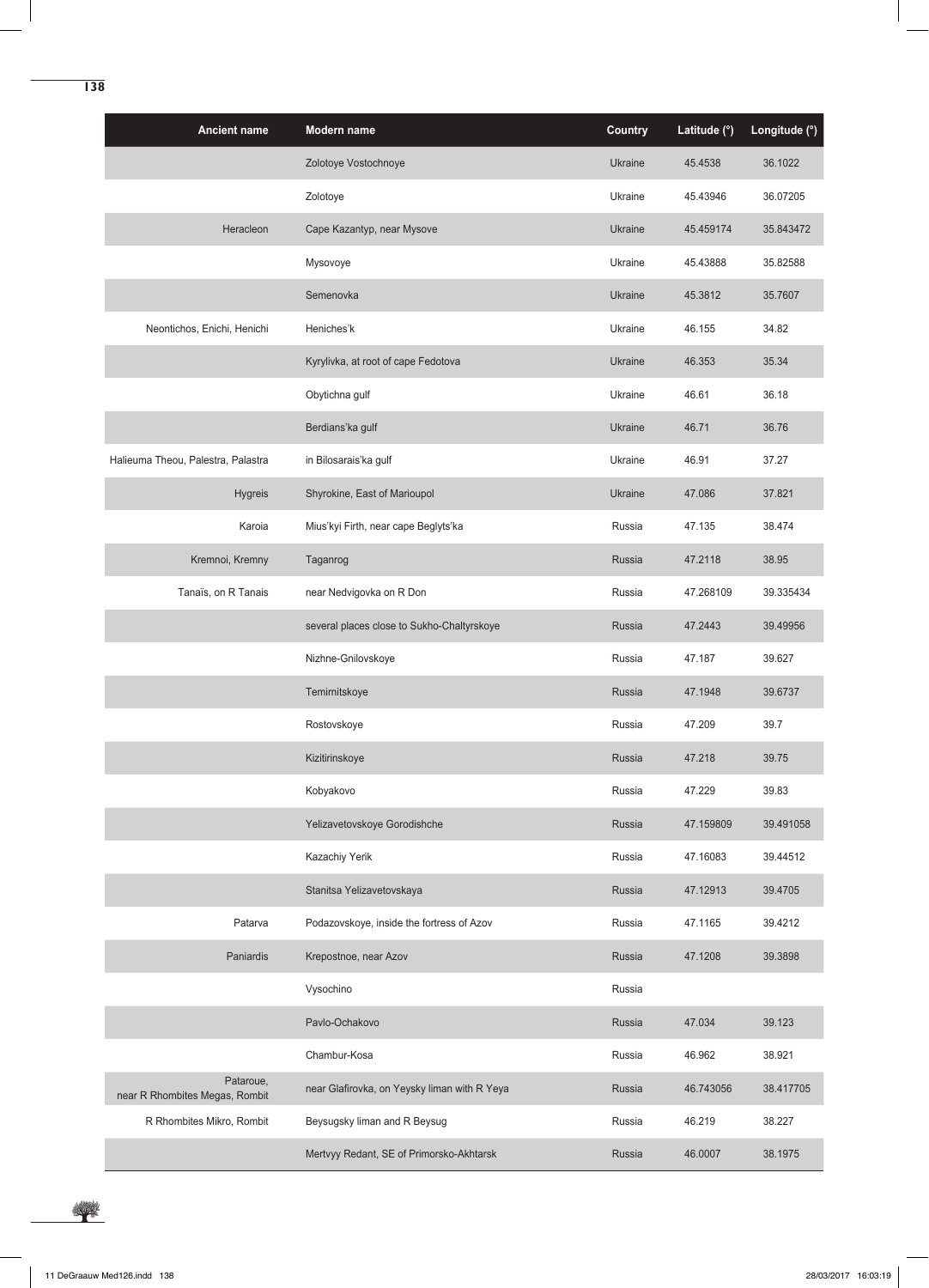| <b>Ancient name</b>                           | Modern name                                               | <b>Country</b> | Latitude (°) | Longitude (°) |
|-----------------------------------------------|-----------------------------------------------------------|----------------|--------------|---------------|
| Azara                                         | near Sadki                                                | Russia         | 45.96        | 38.102        |
|                                               | Belikov, SE of Achuyevo                                   | Russia         | 45.51754     | 38.00175      |
|                                               | Krasnyy October, Red October, West of Slavyansk-na-Kubani | Russia         | 45.194       | 37.666        |
| Labrita, Labrys                               | near Semibratneye Gorodishche, near Varenikovskaya        | Russia         | 45.1537      | 37.5629       |
|                                               | <b>Strelka</b>                                            | Russia         | 45.2089      | 37.286        |
|                                               | Golubitskoye Gorodishche                                  | Russia         | 45.334212    | 37.2783       |
|                                               | Starotitarovskaya                                         | Russia         | 45.21866     | 37.17477      |
| Tyrambe                                       | Stanitsa Peresyp                                          | Russia         | 45.337622    | 37.211466     |
|                                               | Duboviy Mys                                               | Russia         | 45.28        | 37.123        |
|                                               | Kuchugury                                                 | Russia         | 45.408398    | 36.970666     |
| Achillion                                     | near Il'ich                                               | Russia         | 45.43942     | 36.769743     |
|                                               | Batareyka near Zaporozhskoye                              | Russia         | 45.39        | 36.788        |
|                                               | Kamennaya near Zaporozhskoye                              | Russia         | 45.357083    | 36.764766     |
| Patrasys                                      | near Zaporozhskoye                                        | Russia         | 45.313152    | 36.85376      |
|                                               | Tatarskiy                                                 | Russia         | 45.327       | 36.93         |
| Kepoi, Cepi                                   | near Sennoy                                               | Russia         | 45.294983    | 36.982623     |
| Phanagoria                                    | near Sennoy                                               | Russia         | 45.277       | 36.9659       |
| Hermonassa                                    | Ataman                                                    | Russia         | 45.21952     | 36.71422      |
| Korokondame                                   | near Ataman                                               | <b>Russia</b>  | 45.213532    | 36.614144     |
|                                               | <b>Bugaz</b>                                              | Russia         | 45.1126      | 36.861        |
|                                               | Stanitsa Blagoveshchenskaya                               | Russia         | 45.039794    | 37.085413     |
|                                               | Khutor Blagoveshchenskiy                                  | Russia         | 44.970273    | 37.239085     |
| Sindicos, Sindique,<br>Gorgippia, Anapa       | Anapa                                                     | Russia         | 44.896       | 37.31         |
|                                               | Sukko, near cape Utrish                                   | Russia         | 44.7618      | 37.3811       |
|                                               | <b>Malyy Utrish</b>                                       | Russia         | 44.708       | 37.453        |
|                                               | Dyurso                                                    | Russia         | 44.6758      | 37.56         |
|                                               | Yuzhnaya Ozereyka                                         | Russia         | 44.666       | 37.639        |
|                                               | Myskhako                                                  | Russia         | 44.654       | 37.765        |
| Bata, Bathai, Patous, Port Hieron             | Novorossiysk, on R Tsemes                                 | Russia         | 44.723333    | 37.793801     |
|                                               | Kabardinka                                                | Russia         | 44.646       | 37.928        |
| Torikos, Pragrae, Pagres,<br>Heptalou, Eptala | Gelendzhik                                                | Russia         | 44.571643    | 38.034439     |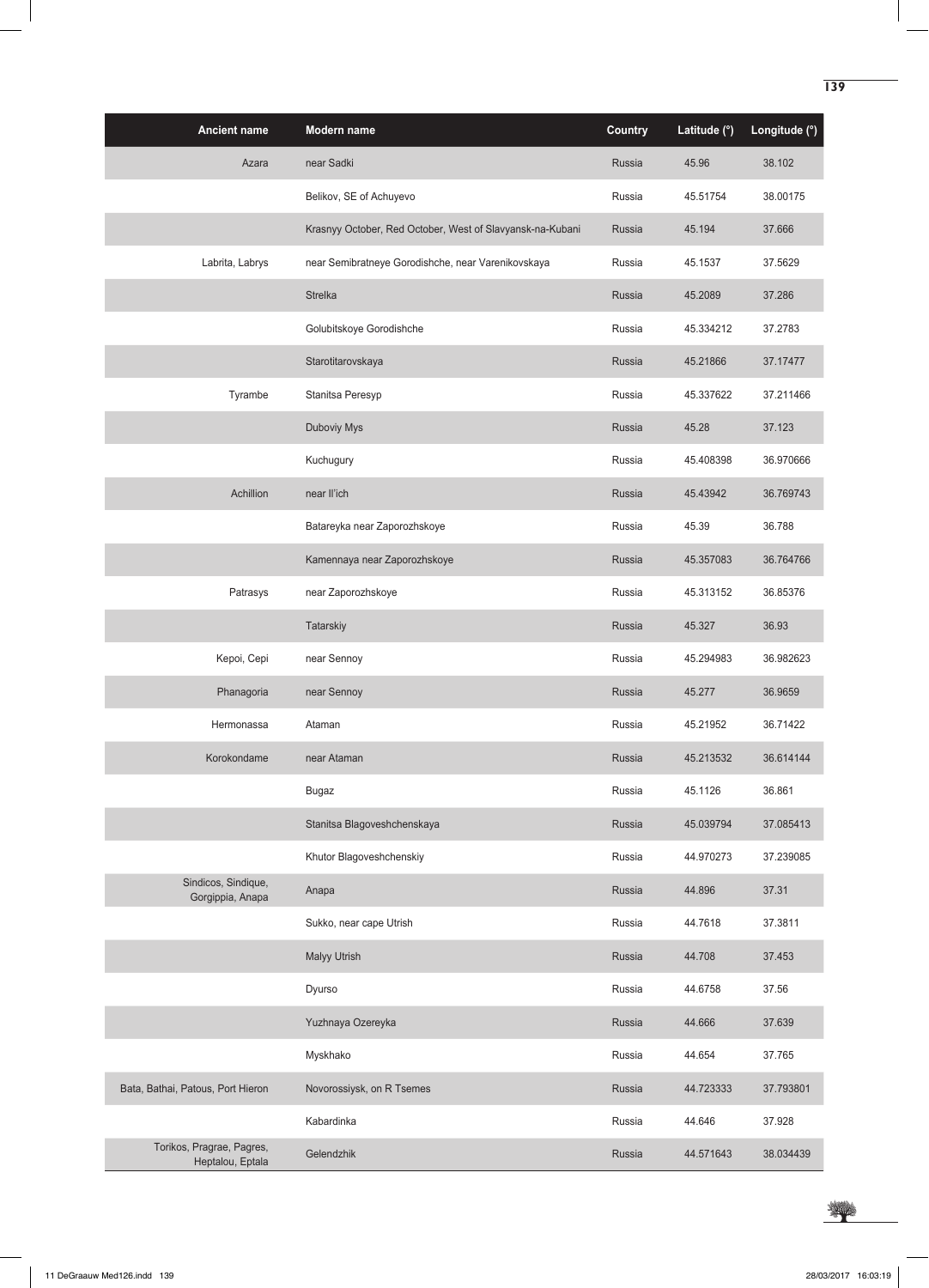| <b>Ancient name</b>                                                           | Modern name                                                                      | Country       | Latitude (°) | Longitude (°) |
|-------------------------------------------------------------------------------|----------------------------------------------------------------------------------|---------------|--------------|---------------|
| Palaia Achaia, Vetus Achaia,<br>Ancienne Achaia                               | Arkhipo-Osipovka? on R Vulan                                                     | <b>Russia</b> | 44.349313    | 38.529342     |
| Vetus Lazica, Ancienne Lazique                                                | Novomikhaylovskoye? on R Nechepsuho                                              | Russia        | 44.233168    | 38.830548     |
| Nicopsis, shelter East of a<br>promontory not named by Arrian?                | Tuapse, East of cape Kadosh                                                      | Russia        | 44.085518    | 39.057199     |
| Zigoi, Zigi                                                                   | Lazarevskoye                                                                     | Russia        | 43.895       | 39.333        |
|                                                                               | Mamai Kala, on R Mamayka                                                         | <b>Russia</b> | 43.623       | 39.693        |
| outlet of R Achaeunte, Achaious                                               | R Shakhe, Sotchi                                                                 | Russia        | 43.573       | 39.707        |
| Masaitike,<br>at outlet of R Masaetica, Masaetique                            | Matsesta, on R Matsesta                                                          | <b>Russia</b> | 43.541       | 39.788        |
| Herakleion Prom.<br>near outlet of R Naessus, Nesis                           | Pobeda, near R Khosta                                                            | Russia        | 43.412       | 39.9206       |
| outlet of R Borgys                                                            | R Mzynta at Adler, near Sotchi airport                                           | Russia        | 43.411       | 39.921        |
| outlet of R Abascus                                                           | Gantiadi Monastery at Tsandripsh,<br>between R Khashupse (East) & R Psou (West)  | Abkhazia      | 43.3793      | 40.0709       |
| Stennitike, Nitica, Nitike, Triglite                                          | Roman fort near Gagra                                                            | Abkhazia      | 43.325       | 40.2225       |
| Pityus, Pitynte, Amzara,<br>near R Korax                                      | Roman fort at Pitsunda with port on Lake Inkit, near R Bzyb                      | Abkhazia      | 43.1736      | 40.3185       |
|                                                                               | Lidzava                                                                          | Abkhazia      | 43.166       | 40.369        |
| Anacopia, Tracheia, near R Apsara                                             | Roman fort at Novyj Afon, New Athos, near R Psyrta                               | Abkhazia      | 43.0945      | 40.8083       |
|                                                                               | Gvandra                                                                          | Abkhazia      | 43.074       | 40.86         |
| R Anthemus                                                                    | Krasnyy Mayak, near R Gumista                                                    | Abkhazia      | 42.99        | 40.96         |
| Dioscurias, Sauastopoli,<br>Sebastopolis                                      | Sukhumi                                                                          | Abkhazia      | 42.996       | 41.018        |
| Port Marfitam, Port Mengrels,<br>Klisura, on R Chrysorrhoas                   | ? on R Kelasuri, Kyalasur                                                        | Abkhazia      | 42.97        | 41.063        |
| R Astelephus, Stelippon, Euripos                                              | R Kodori, possible ancient northern branch of a delta                            | Abkhazia      | 42.815       | 41.1257       |
| R Hippus                                                                      | R Kodori, possible ancient southern branch of a delta                            | Abkhazia      | 42.812154    | 41.121505     |
| Guenos, Gyenos, Cygnus, Neapolis<br>on R Cyaneus, Glaucus,<br>Ciani, Tarsuras | Ochamchira, on R Galidzga                                                        | Abkhazia      | 42.7035      | 41.46         |
|                                                                               | Roman fort at Ilori, South of Ochamchira, on R Galidzga                          | Abkhazia      | 42.6956      | 41.4986       |
| Siganeon, Zigane on R Singames<br>(navigable)                                 | Roman fort near R Gudava                                                         | Abkhazia      | 42.6286      | 41.5013       |
| R Chobus, Chorsos                                                             | Pichori near R Enguri, near Anaklia                                              | Abkhazia      | 42.3894      | 41.548        |
| R Charieis, Arios (navigable)                                                 | northern arm of R Rioni                                                          | Georgia       | 42.2088      | 41.624        |
| Patara Poti, on R Phasis (navigable)                                          | Roman fort at Patara Poti, on R Rioni                                            | Georgia       | 42.1848      | 41.709        |
| Simagre, on R Phasis (navigable)                                              | on R Rioni                                                                       | Georgia       | 42.197       | 41.7645       |
| Phasis, between R Phase<br>& lake Paleostomi, Paliastomi                      | Poti, on southern arm of R Rioni, with Roman naval base<br>(on lake Paliastomi?) | Georgia       | 42.1413      | 41.6745       |
| R Mogrus (navigable)                                                          | R Supsa                                                                          | Georgia       | 42.01135     | 41.74261      |
| R Isis (navigable)                                                            | R Natenebi                                                                       | Georgia       | 41.9122      | 41.7616       |

¥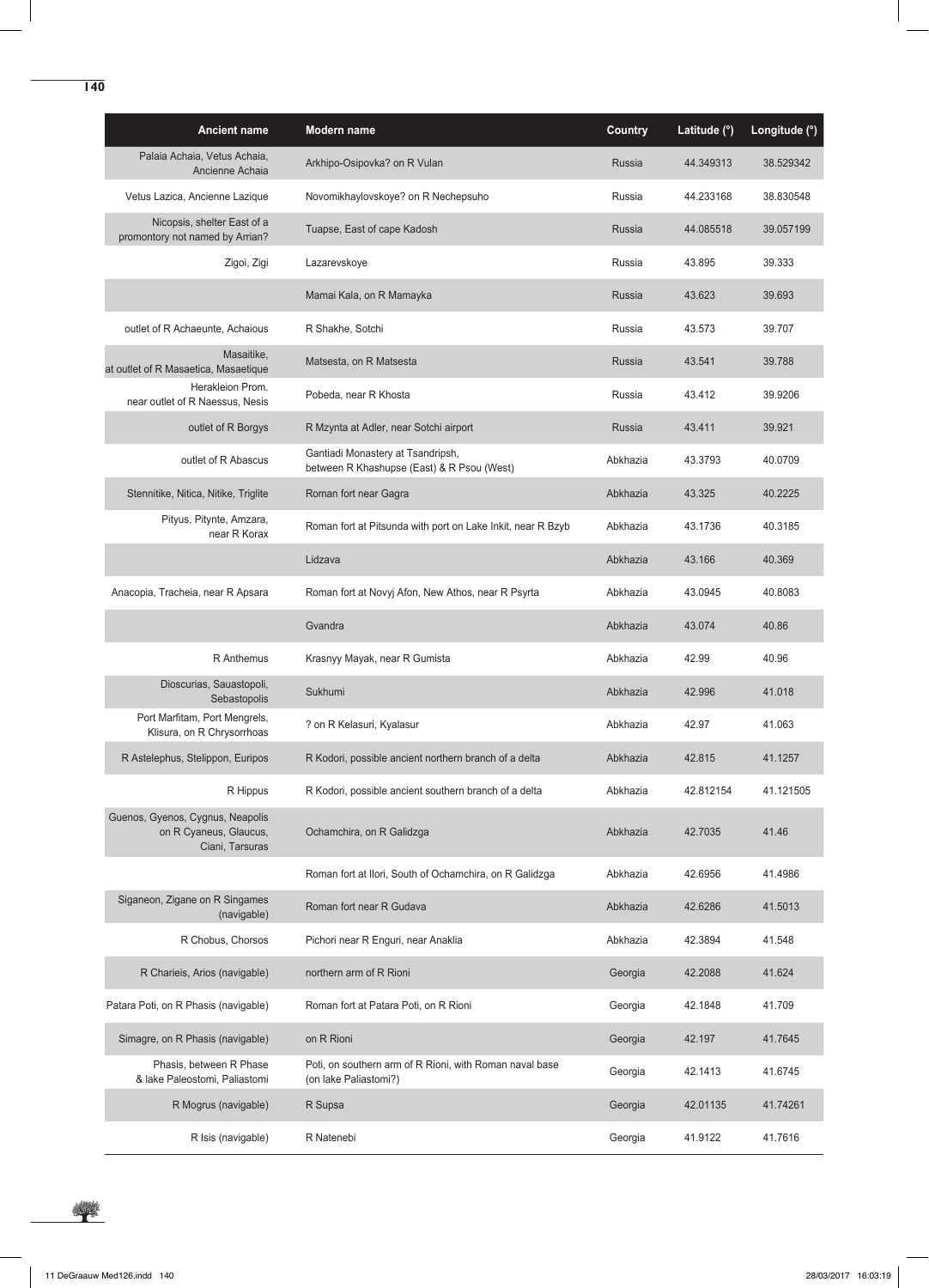| <b>Ancient name</b>                                                              | Modern name                                                        | <b>Country</b> | Latitude (°) | Longitude (°) |
|----------------------------------------------------------------------------------|--------------------------------------------------------------------|----------------|--------------|---------------|
| R Acinasis, Akinases                                                             | Pichvnari, near Kobuleti on R Kintrish                             | Georgia        | 41.816       | 41.769        |
| Petra Pia Iustiniana                                                             | Roman fort at Tsikisdziri                                          | Georgia        | 41.759       | 41.741        |
| Bathys Limen on R Bathys, Portus<br>Altus                                        | Roman fort at Batumistsikhe, on R Korolis Tskali                   | Georgia        | 41.656123    | 41.650231     |
| R Acampsis (navigable)                                                           | R Chorokh                                                          | Georgia        | 41.60455     | 41.565274     |
| Apsaros, Apsaruntos, Apsyrtus                                                    | Roman fort & naval base at Fort of Gonio,<br>10 km South of Batumi | Georgia        | 41.57311     | 41.573741     |
| Kissa, on R Kissa                                                                | Hopa                                                               | Turkey         | 41.392       | 41.409        |
| Arhabia, on R Archabis                                                           | Arhavi, on R Kabisre Deresi                                        | Turkey         | 41.3536      | 41.2967       |
| R Prytanis                                                                       | R Firtina near Ardesen                                             | Turkey         | 41.1916      | 40.9607       |
| Atina, Athenae, near R Zagatis                                                   | Pazar, near Hemsin Deresi                                          | Turkey         | 41.1817      | 40.8805       |
| R Adienus                                                                        | R Madenli near Cayeli                                              | Turkey         | 41.089391    | 40.709049     |
| R Ascurus                                                                        | R Askoroz                                                          | Turkey         | 41.048905    | 40.569334     |
| Rhizos, Rhizaion, Becheirikos,<br>Port Bechirique, on R Rhizius                  | Rize, on R Tasli                                                   | Turkey         | 41.036149    | 40.534456     |
| R Calos                                                                          | North of Eskipazar                                                 | Turkey         | 40.990875    | 40.323847     |
| R Psychros                                                                       | South of Eskipazar                                                 | Turkey         | 40.972625    | 40.305805     |
| Ophius, on R Ophis                                                               | Of, on R Solakli                                                   | Turkey         | 40.948389    | 40.259139     |
| Susarmia, Sousourmena,<br>Hyssus Portus on R Kora,<br>Missy Portus, Augustopolis | Sürmene, on R Manahoz Deresi                                       | Turkey         | 40.918188    | 40.112901     |
| Erakleia, Psoron Limen, near Kaine<br>Parenbole                                  | Arakli, on R Karadere, near Canayer                                | Turkey         | 40.94234     | 40.068253     |
| Trapezos, Trapezonte,<br>Trapezunt, initial home<br>port of lassis Pontica fleet | Trabzon                                                            | Turkey         | 41.004909    | 39.739089     |
| Ermonassa, Platana, Pulathane                                                    | Akcaabat                                                           | Turkey         | 41.021783    | 39.596558     |
| Chordule, Cordila, Kordyle                                                       | Akcakale                                                           | Turkey         | 41.079233    | 39.509828     |
| Hieron Oros                                                                      | Yoroz Burun                                                        | Turkey         | 41.104543    | 39.435566     |
| Kerasous                                                                         | Kirazlik                                                           | Turkey         | 41.0637      | 39.318        |
| Libiopolis, Linopoli                                                             | Vakfikebir, on R Fol Deresi                                        | Turkey         | 41.0518      | 39.2776       |
| Coralles, Koralla                                                                | Eynesil                                                            | Turkey         | 41.068       | 39.141        |
| Philokalea                                                                       | Görele                                                             | Turkey         | 41.044571    | 38.992223     |
| Argyria, at outlet of R Tripolis                                                 | Quarry at Halkavala, at outlet of R Harsit                         | Turkey         | 41.008       | 38.85         |
| Tripolis                                                                         | Tirebolu                                                           | Turkey         | 41.008085    | 38.821436     |
| Port Zephyriose, Zephyrium                                                       | Espiye                                                             | Turkey         | 40.9526      | 38.7056       |
|                                                                                  | Kesap, on R Vanazit                                                | Turkey         | 40.919       | 38.5157       |

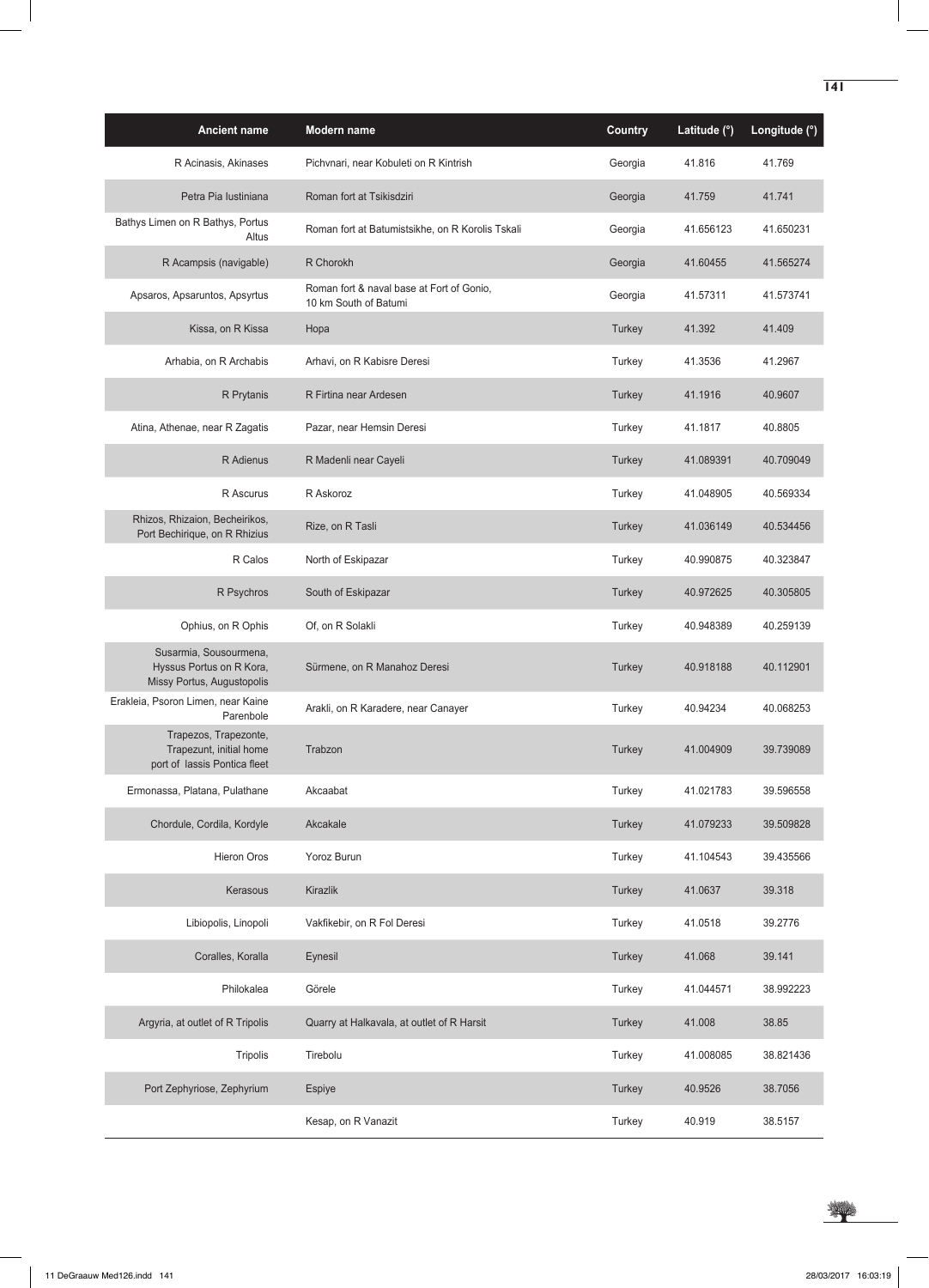| <b>Ancient name</b>                                                                              | Modern name                               | <b>Country</b> | Latitude (°) | Longitude (°) |
|--------------------------------------------------------------------------------------------------|-------------------------------------------|----------------|--------------|---------------|
| Aretias insula, Aretide, Areonesos,<br>Arrhentias, Halkeritida,<br>Ares, in front of R Pharnacea | Isle of Giresun Adasi, in front of R Aksu | Turkey         | 40.92895     | 38.43706      |
| Pharnacya, Pharnakeia,<br>Pharnacee, Kerasus, Cerasus,<br>Kerasonte, Choerades                   | Giresun                                   | Turkey         | 40.926512    | 38.390134     |
| Ischopolis,<br>at the outlet of R Pharmatenos                                                    | Bulancak, at outlet of R Pazarsuyu        | Turkey         | 40.947353    | 38.174747     |
| <b>R</b> Melanthius                                                                              | R Melet near Ordu                         | Turkey         | 40.990334    | 37.932806     |
| Kotyora, Cotyorum, Kitoros,<br>near the outlet of R Genetes,<br>Genetes, near ape Genetaios      | Ordu, near the outlet of R Akcaova        | Turkey         | 40.991364    | 37.884258     |
| Boona                                                                                            | Persembe in the bay of Vona               | Turkey         | 41.0603      | 37.784        |
| Kilikon Nesos insula,<br>Isle of the Cilicians                                                   | Isle of Persembe Adasi                    | Turkey         | 41.117387    | 37.728723     |
| Stamene, Ameneia?                                                                                | near Yason Burnu, Jason's Cape            | Turkey         | 41.116       | 37.705        |
| Polemonium                                                                                       | <b>Bolaman</b>                            | Turkey         | 41.0348      | 37.5838       |
| Phabda, Phadisana, Side                                                                          | Fatsa                                     | Turkey         | 41.038       | 37.499        |
| Ameletos, Camila                                                                                 | near Yüceler                              | Turkey         | 41.10855     | 37.387574     |
| R Phigamunte                                                                                     | near Cevizdere                            | Turkey         | 41.120359    | 37.332904     |
| Oenoe, Caena                                                                                     | Ünye                                      | Turkey         | 41.1327      | 37.289        |
| R Thoaris                                                                                        | R Akcay                                   | Turkey         | 41.1506      | 37.17         |
| R Beris                                                                                          | R Arimdere, near Milic                    | Turkey         | 41.189159    | 37.037293     |
| Cape of Amazones, Themiscyra,<br>at the outlet of R Thermodon                                    | Terme, on R Terme Süyu                    | Turkey         | 41.216698    | 36.976401     |
| Lamyron, Herakleion, Heracleum                                                                   | Sivaslilar Köyü                           | Turkey         | 41.2456      | 37.0258       |
| Ankon, Acona on R Iris                                                                           | at the outlet of R Yesil                  | Turkey         | 41.383       | 36.66         |
| Chadisia on R Chadisia                                                                           | near Kurtulus at the airport of Samsun    | Turkey         | 41.2924      | 36.5626       |
| Amisos, Amisus, Peiraieus,<br>archaïc Enete                                                      | Baruthane, near Samsun                    | Turkey         | 41.3149      | 36.339631     |
| Eupatoria                                                                                        | Karasamson                                | Turkey         | 41.3249      | 36.3176       |
| <b>Eusene</b>                                                                                    | Ballica, near Derenköy                    | Turkey         | 41.487       | 36.124        |
| Conopaeum, Conope,<br>Conopeius Lacus                                                            | Cernek Gol, Gernek Gölü                   | Turkey         | 41.643       | 36.07         |
| Naustathmus                                                                                      | Liman Gol, Gölü                           | Turkey         | 41.697       | 36.018        |
| R Halys                                                                                          | R Kizilirmak at cape Bafra                | Turkey         | 41.74762     | 35.959063     |
| Gadilon, Helega? on R Halys                                                                      | <b>Bafra</b>                              | Turkey         | 41.56985     | 35.882748     |
| Zaliches, Leontopolis on R Zaleco                                                                | Alacam                                    | Turkey         | 41.636       | 35.603        |
|                                                                                                  | <b>Yakakent Liman</b>                     | Turkey         | 41.638876    | 35.501672     |
| Zagora                                                                                           | Cayagzi                                   | Turkey         | 41.686531    | 35.415002     |

\*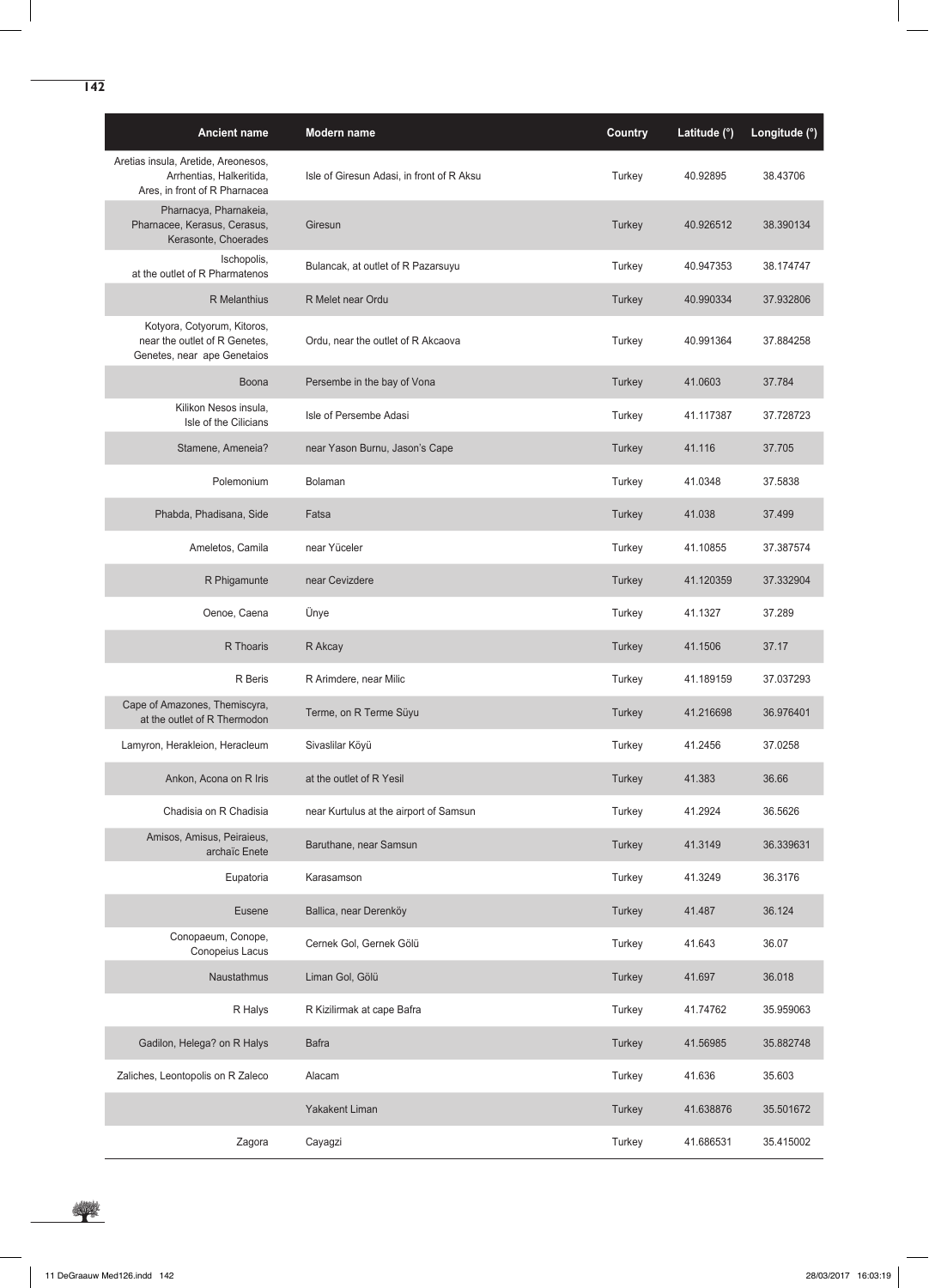| <b>Ancient name</b>                             | Modern name                              | Country | Latitude (°) | Longitude (°) |
|-------------------------------------------------|------------------------------------------|---------|--------------|---------------|
| Garzoubanthon, Orgibate                         | Kurzuvet                                 | Turkey  | 41.752598    | 35.238398     |
| Karousa, Carusa,<br>Caruse, Polichnion          | Gerze                                    | Turkey  | 41.792039    | 35.201452     |
| Kyptasia                                        | near Demirciköy                          | Turkey  | 41.928869    | 35.090278     |
| Sinopa, Sinope                                  | Sinop                                    | Turkey  | 42.020602    | 35.14885      |
| Scopelus                                        | peninsula of Sinope                      | Turkey  | 42.025972    | 35.178924     |
| R Ochosbanes, Ochthomanes                       | R Karasu Cayi                            | Turkey  | 42.031935    | 35.074574     |
| Armene, Harmene, port of Sinop                  | Akliman                                  | Turkey  | 42.050028    | 35.05828      |
| Harmene?                                        | Hamsilos                                 | Turkey  | 42.060269    | 35.04221      |
| Gerna, Leptes?                                  | Inceburun                                | Turkey  | 42.098035    | 34.955292     |
| Potamoi, Potamos                                | Camurka, near Ayancik                    | Turkey  | 41.94845     | 34.56         |
| Stephane                                        | Caylioglu, near cape Usta                | Turkey  | 41.965       | 34.5012       |
| Koloussa                                        | Güllüsu Liman, West of Türkeli           | Turkey  | 41.945262    | 34.279437     |
| Kinolis and Antikinolis                         | Ginoglu Liman, near Kaslica              | Turkey  | 41.967       | 34.166        |
| Aeginetes                                       | Yaka Ören, outlet of R Ilisi, near Abana | Turkey  | 41.981       | 33.9726       |
| Abonuteichos, Abonutichus,<br>Abonus, Ionopolis | Inebolu                                  | Turkey  | 41.981333    | 33.758788     |
| Garium, Gario                                   | Özlüce?                                  | Turkey  | 41.99        | 33.601        |
| Zephyrium                                       | Doganyurt                                | Turkey  | 42.009959    | 33.466118     |
| Marsylla, Kallistratia?                         | Marcula Plaji                            | Turkey  | 42.0126      | 33.398        |
| Karambis Prom.                                  | Ilyasbey on Cape Kerempe                 | Turkey  | 42.021193    | 33.362693     |
| Timolaion, Timolaium                            | Güble, near Cayyaka                      | Turkey  | 42.0095      | 33.3075       |
| Thyne, Thymena, Timena,<br>Teuthrania?          | Timne, near Ugurlu                       | Turkey  | 41.96        | 33.171        |
| Klimax, Climace                                 | Sakalli                                  | Turkey  | 41.9414      | 33.0856       |
| Aegialus                                        | Cide                                     | Turkey  | 41.901342    | 32.984664     |
| Kytoros, Cytorus, Cytore                        | Gideros, near Kumluca                    | Turkey  | 41.859419    | 32.858033     |
| Kromna, Cromna                                  | Kurucasile                               | Turkey  | 41.830868    | 32.66982      |
| Tripoli                                         | Tekkeönü                                 | Turkey  | 41.846       | 32.7233       |
| Erythrinoi, Erythines, Erifin                   | Cakraz, near Senyurt                     | Turkey  | 41.784254    | 32.481548     |
| Amastris, Sesamos, Sesamus                      | Amasra                                   | Turkey  | 41.754893    | 32.386015     |
| R Parthenius                                    | Poseidon temple at outlet of R Bartin    | Turkey  | 41.686554    | 32.215629     |
| Mokata? on R Psillide                           | Muda, formerly Mukata                    | Turkey  | 41.611       | 32.15         |